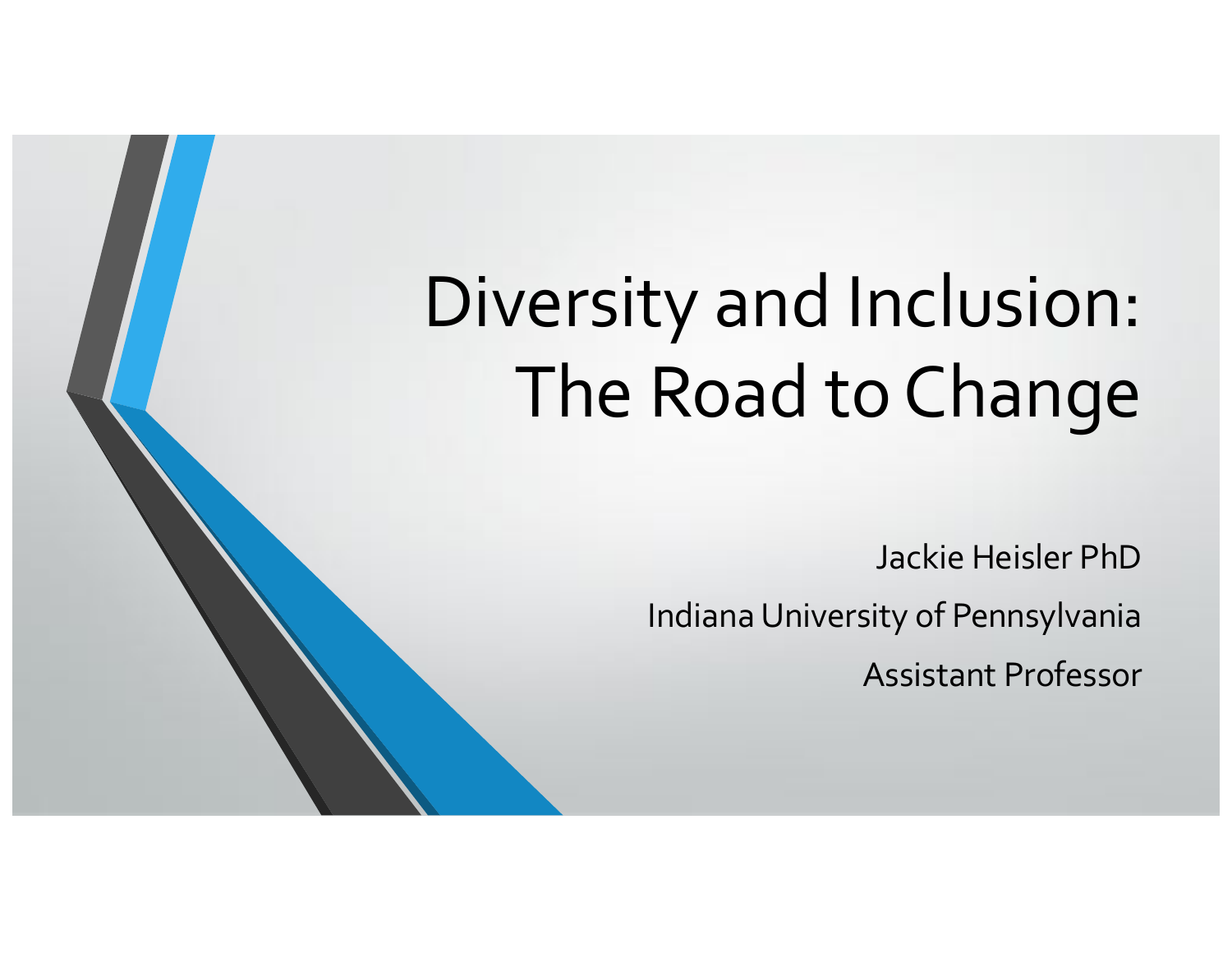# Conflict of Interest Disclosure

I declare that I do not have any conflict or potential conflict of interest in relation to this presentation.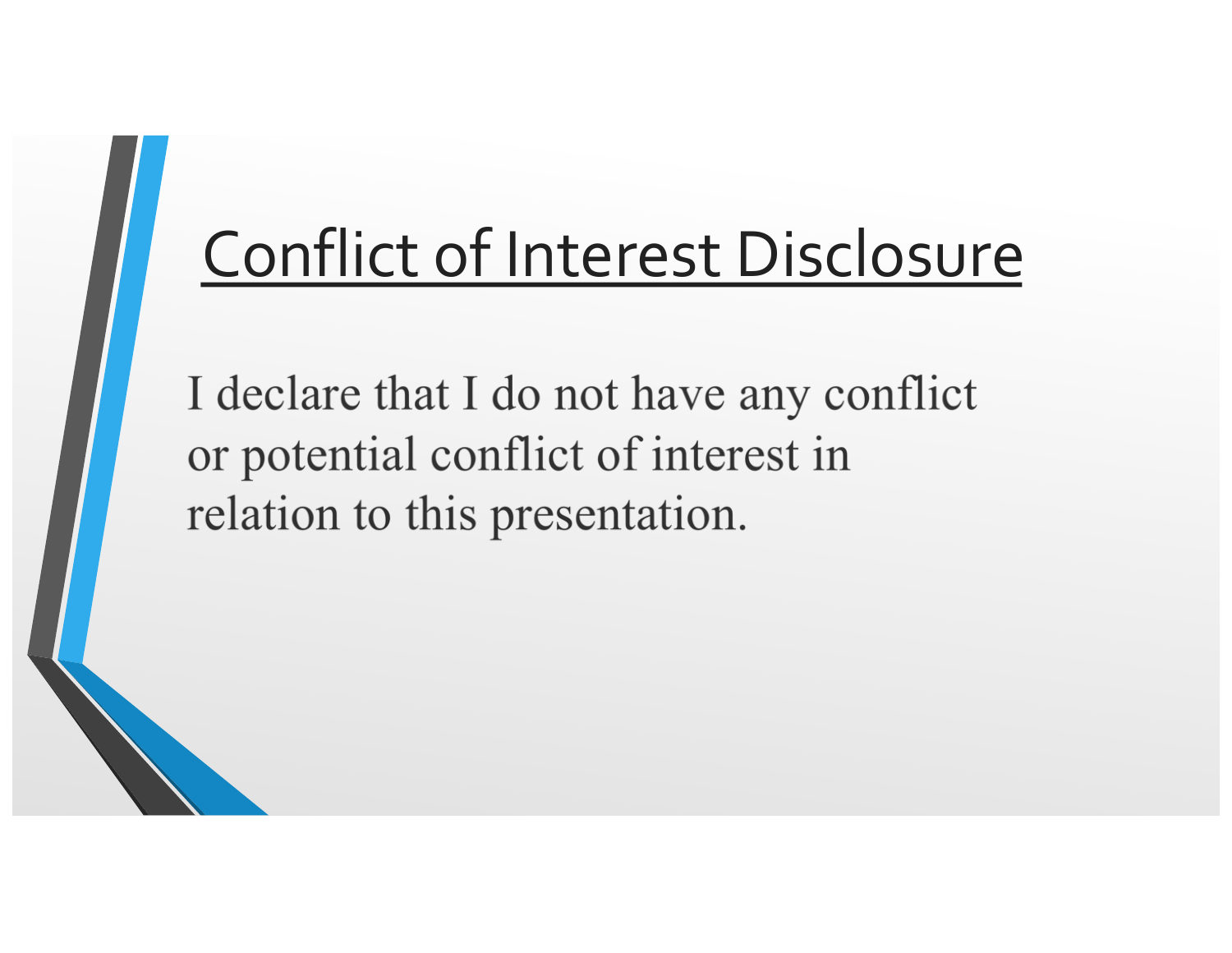# **Objectives**

Understand the dimensions of diversity.

Recognize the difference between diversity and inclusion.

Better understand personal responsibility in departmental/ organizational change.

Recognize one new characteristic of yourself that needs changed to promote inclusion.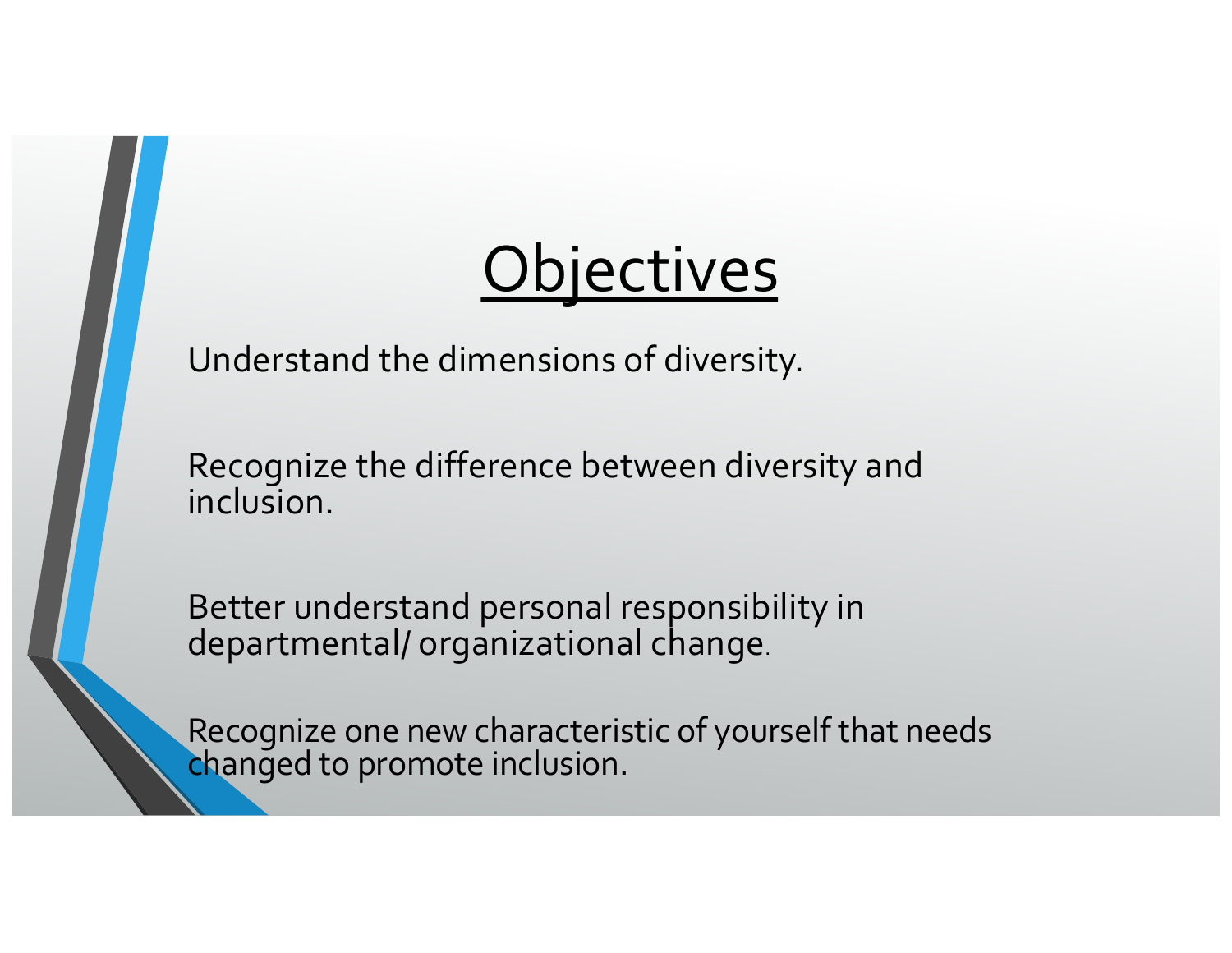# STILL A BUZZWORD…THERE IS MORE TO IT

Diversity is important to the success of respiratory therapists as we deliver care to our patients AND move forward in our departments.

The 21<sup>st</sup> century will test educators, managers, and clinicians in the health care industry with whether they are competent and compassionate for diversity.

Discrimination is UNETHICAL!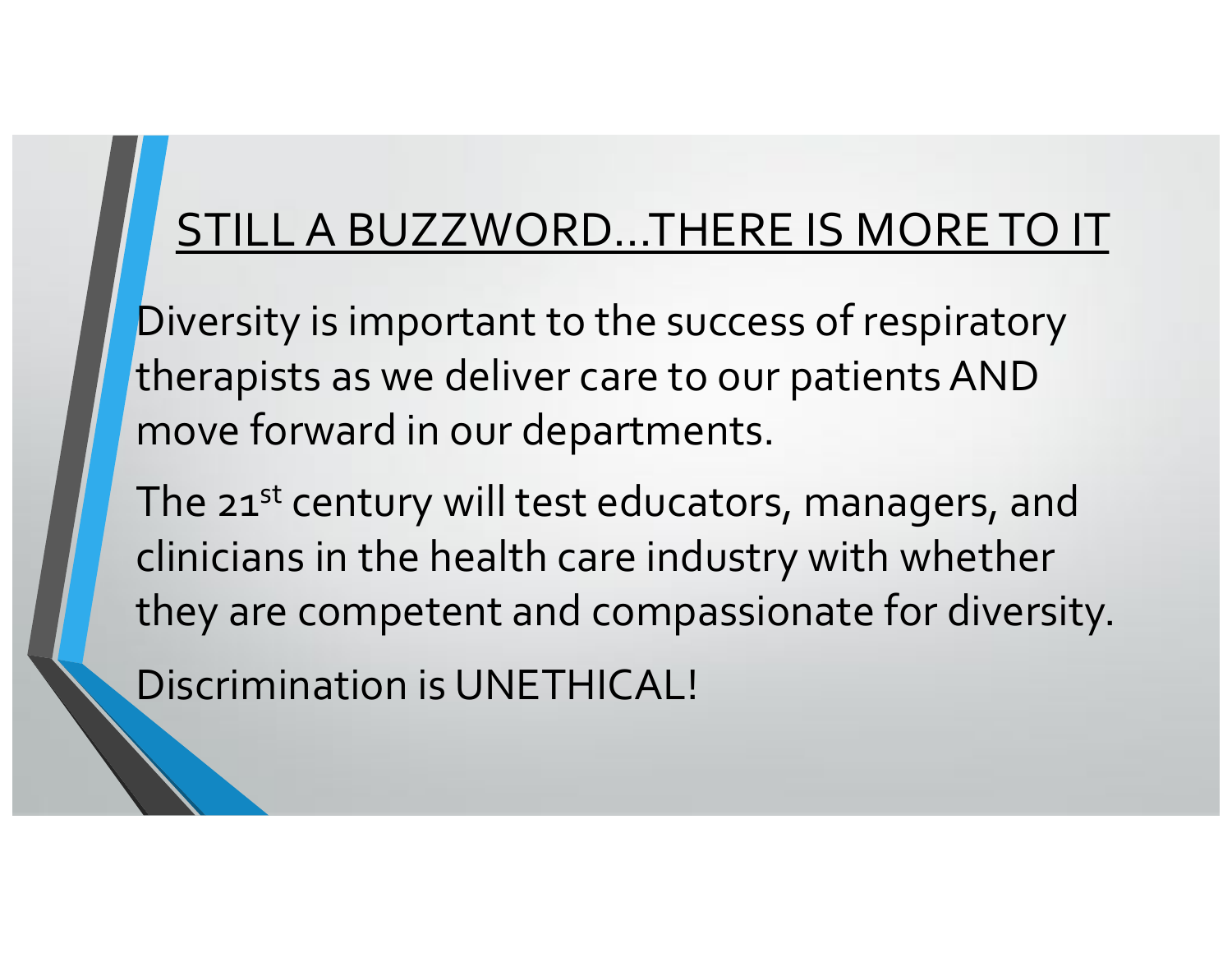# What does ethical diversity mean?

ØIt **means** understanding that each individual is unique, and recognizing our individual differences.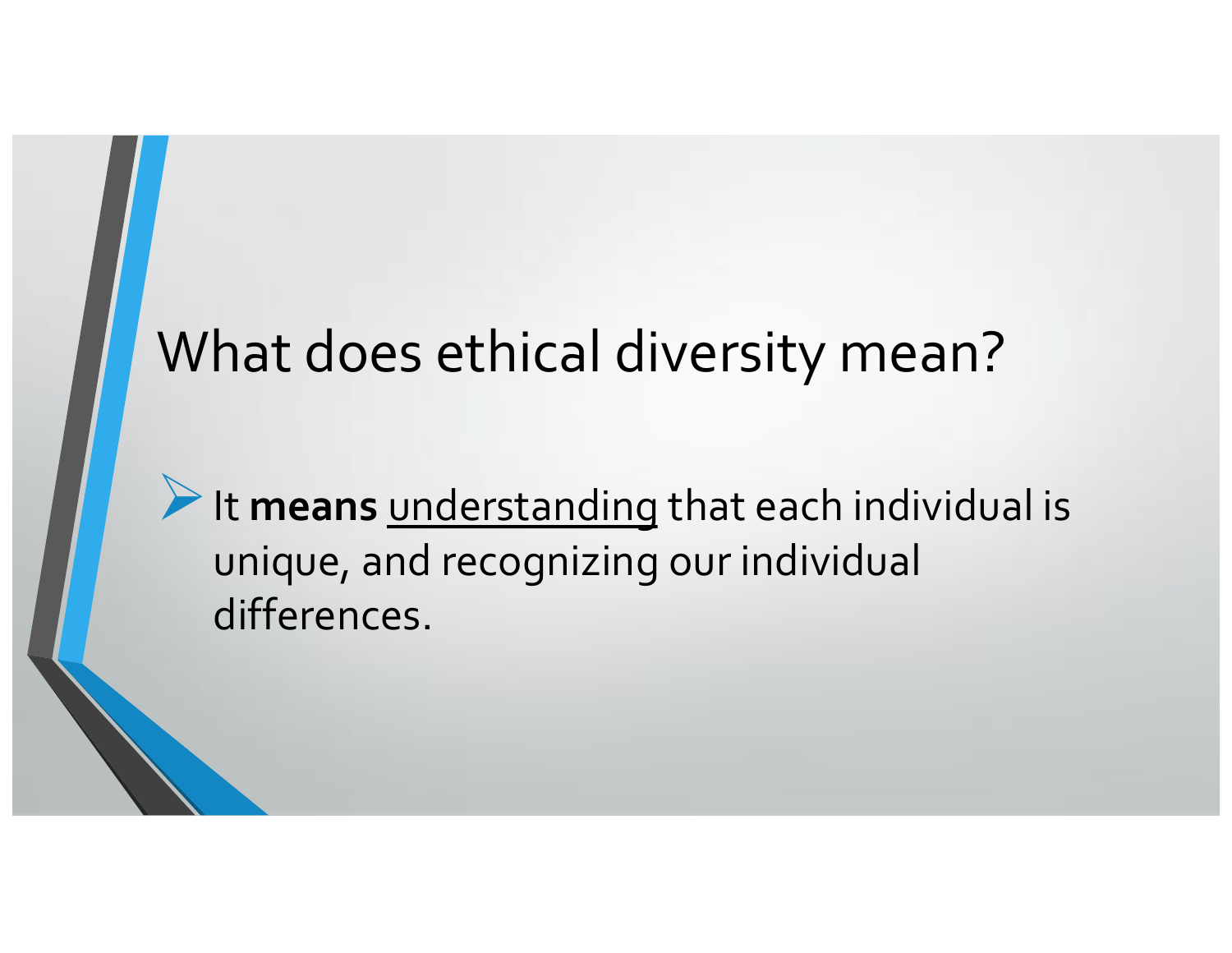# AARC STATEMENT OF ETHICS AND PROFESSIONAL CONDUCT

Provide care without discrimination on any basis, with respect for the rights and dignity of all individuals.

AARC,2015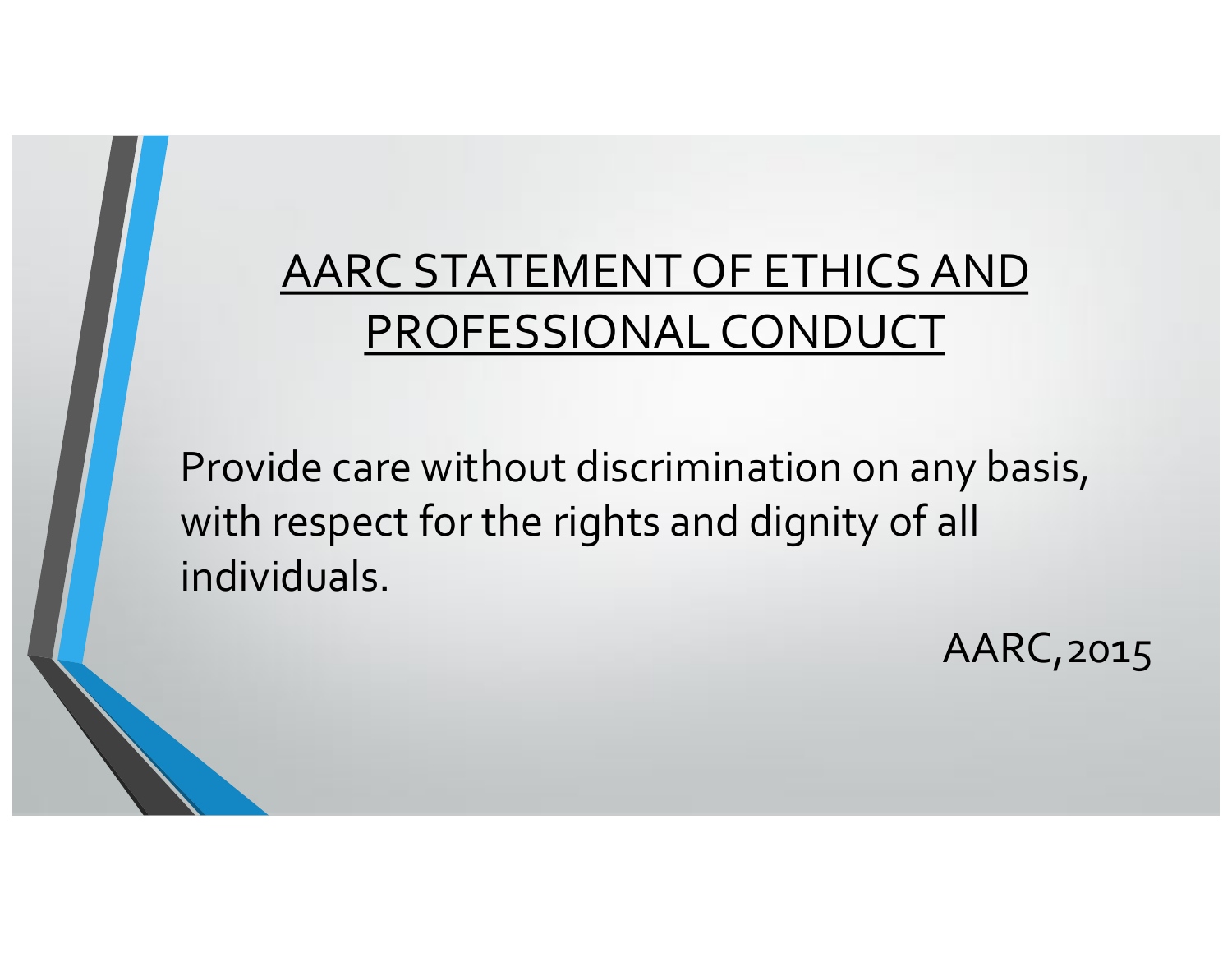# Acceptance is the path to change...

The word change can make people uncomfortable or they subconsciously think they have nothing to change.

This is a subject that is NOT going away!

Approximately 25% of Respiratory Therapists in the USA are non-white and this percent will continue to climb AND younger generations will be entering the workplace (DataUSA, 2016).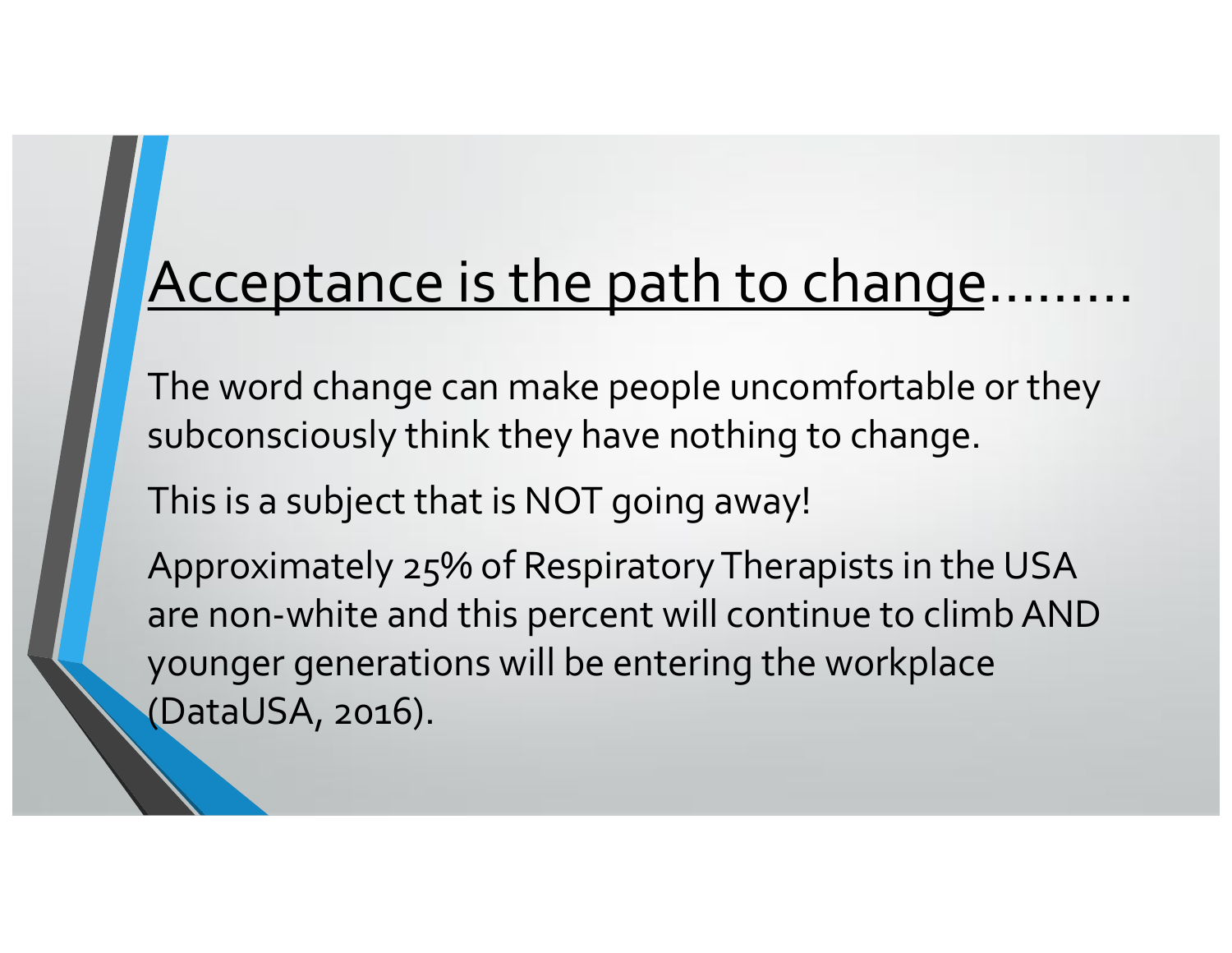# KEEP UP WITH THE CHANGE! (2005-2050)

287 million people are predicted to be living the United States by 2050, a 124 million increase.

The Hispanic population will increase from 9 percent to 25 percent of the population.

The Asian population will increase from 3 percent to 8 percent of the population.

Only 5% percent of Pennsylvania residents speak a language other than English compared to approximately 30% in Texas.

U.S. Census Bureau, 2018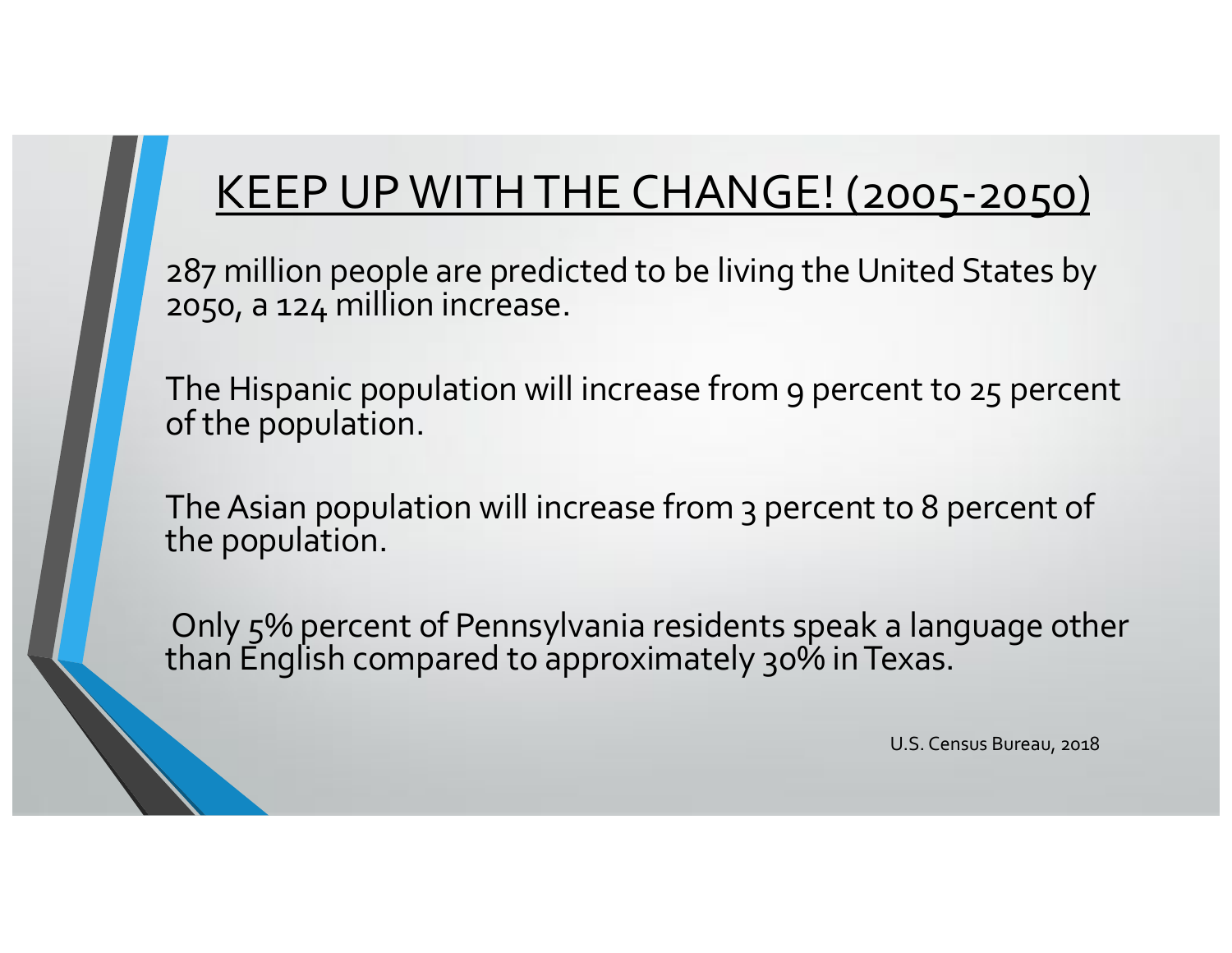# KEEP UP WITH THE CHANGE!

Approximately 25% of Americans are bilingual.

The African American population will increase from 12 percent to 14 percent of the population.

The non-Hispanic white population will decrease from 75 percent of the total population to 50 percent.

U.S. Census Bureau, 2018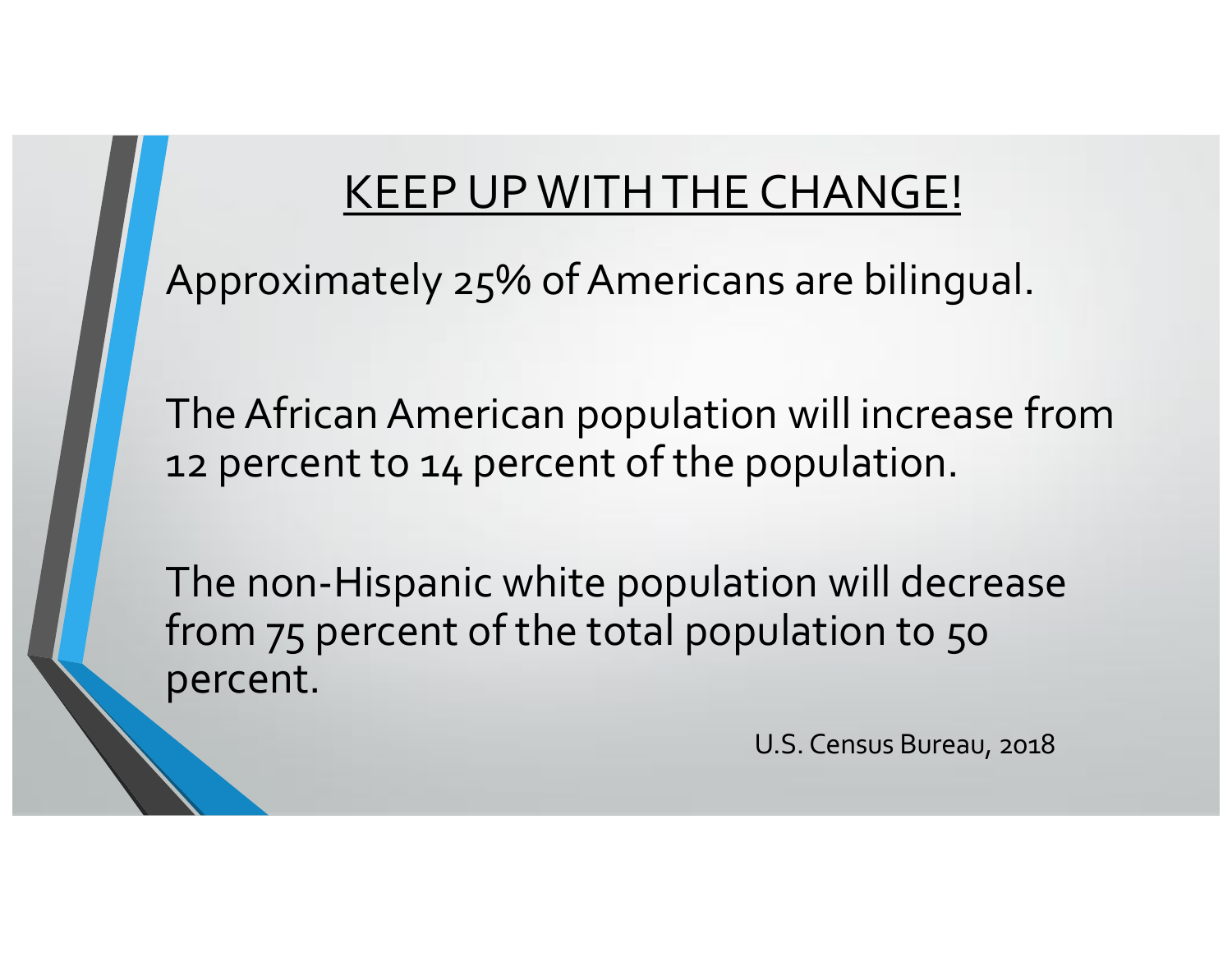#### Diversification of Erie, Pennsylvania

**POPULATION** 98,970 **1.19% DECLINE MEDIAN AGE** 34.7

#### **MEDIAN HOUSEHOLD INCOME**

\$35,802 **1.7% GROWTH POVERTY RATE** 26.8%

There are 8 races and ethnicities represented in Erie, PA as a share of<br>the total population (U.S. Census Bureau 2019)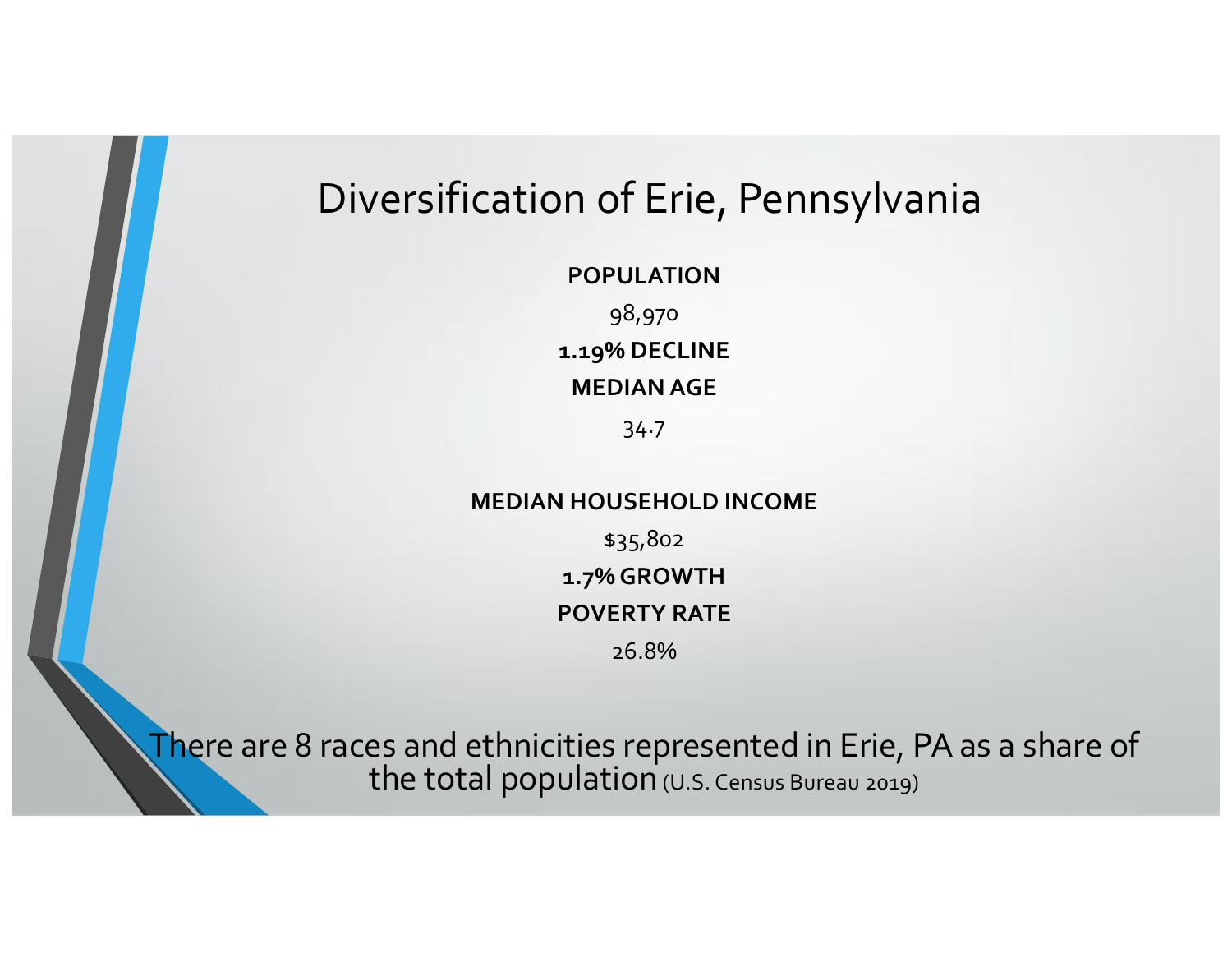# What's the difference between Diversity and Inclusion?

Diversity often focuses on the differences and refers to as "the mix" while Inclusion is the deliberate act of welcoming diversity. Inclusion helps create an environment where people can succeed and thrive.

Diversity is what you hopefully have and inclusion is what you should do!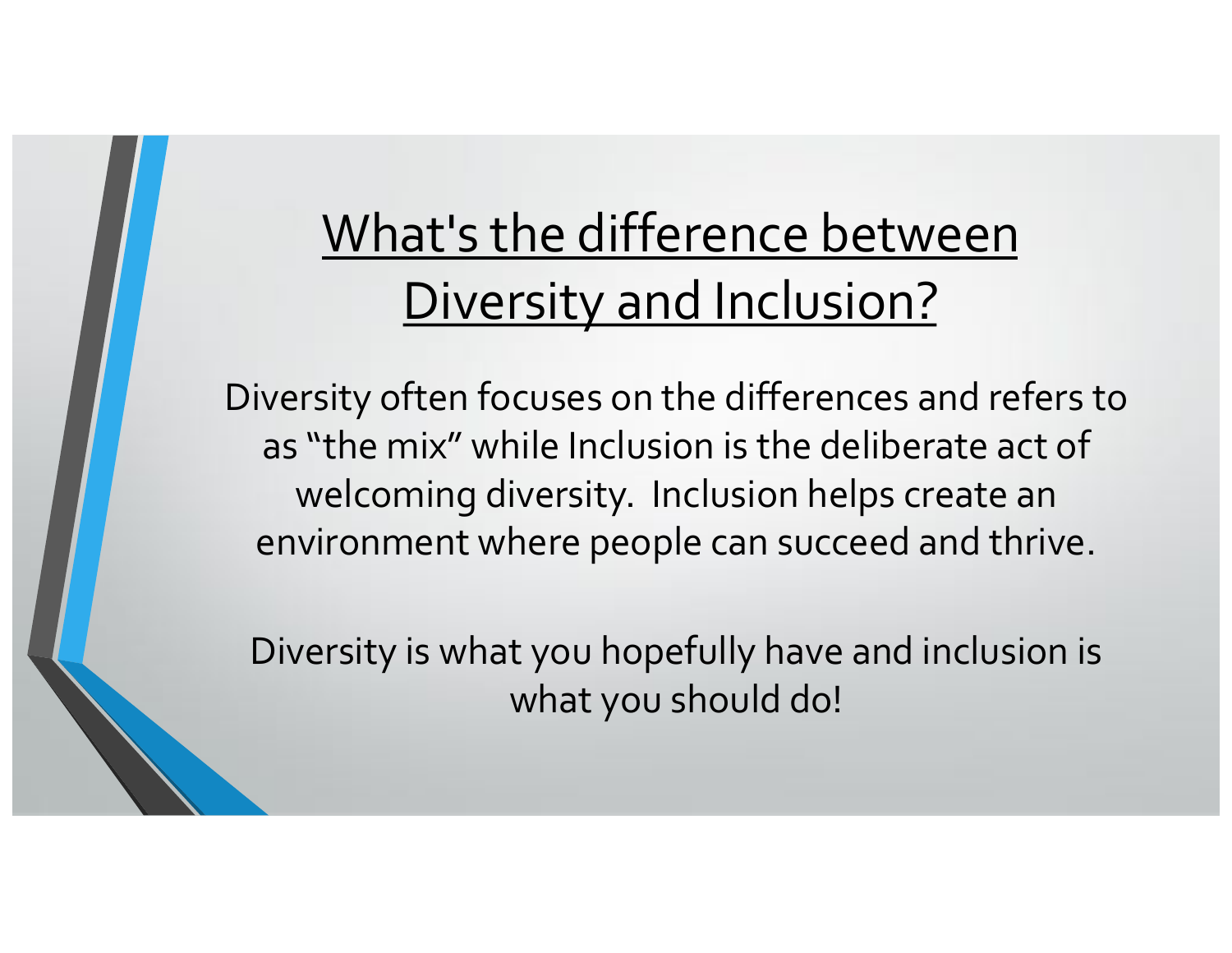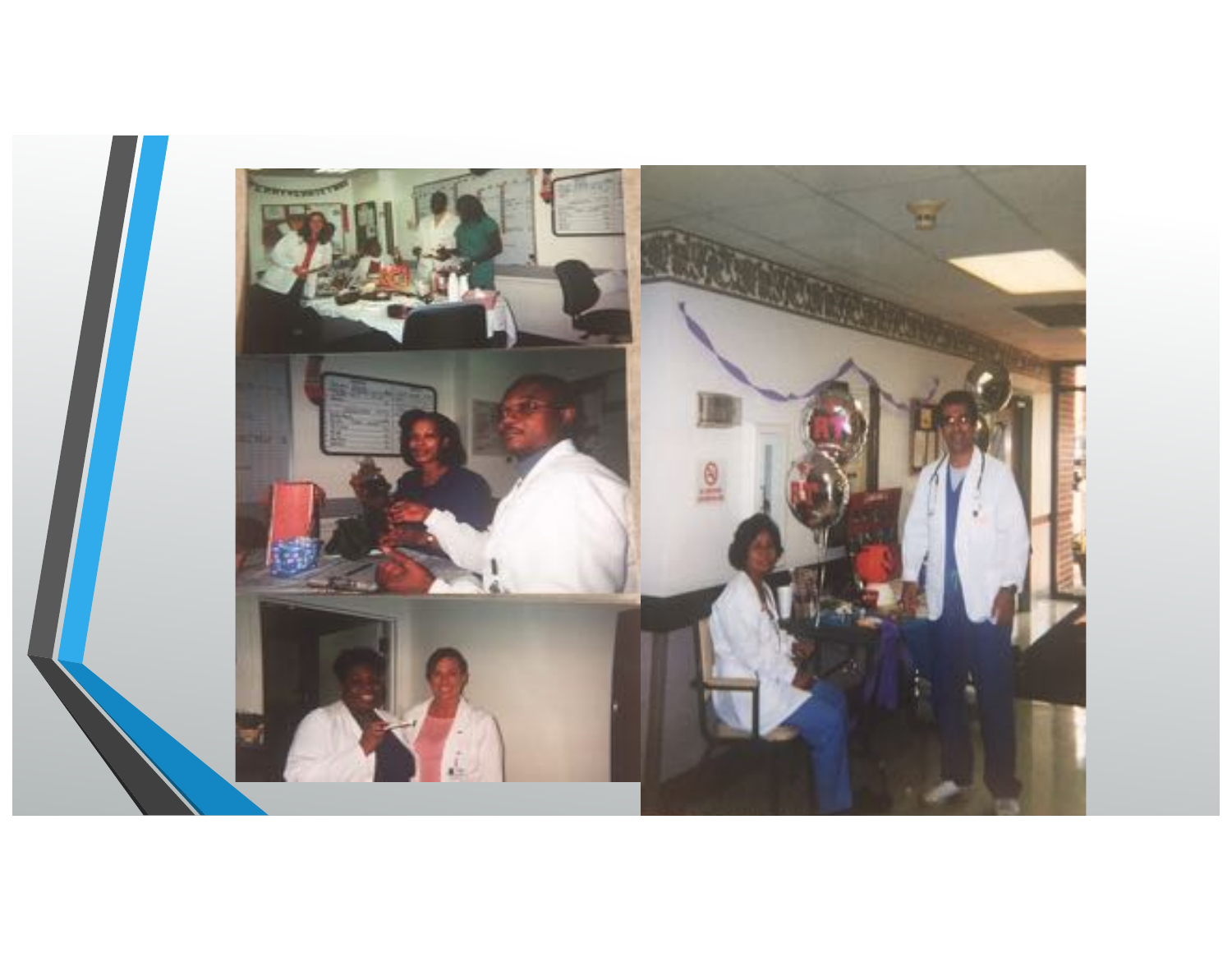#### HOW ARE WE DIVERSE?

Race, age, gender, sexual orientation, socio-economic status, age, physical abilities or disabilities, religion, political beliefs, likes and dislikes.

Remember...... no two people are the same! This is why we are still talking about this!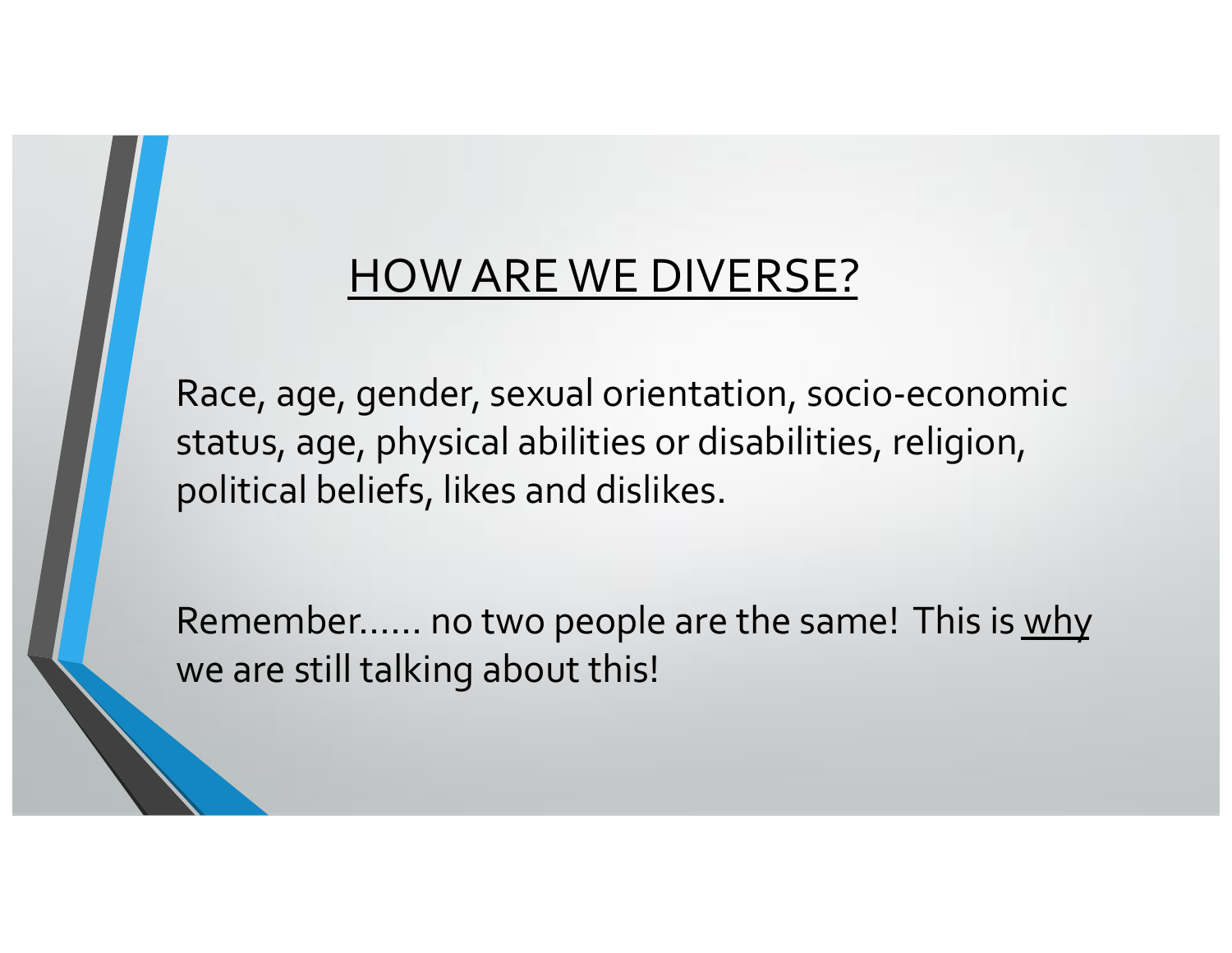## DIVERSITY IN OUR PROFESSION

64.9% of Respiratory Therapists are Female, making them the more common gender in the occupation.

The median age of Respiratory Therapists is 43.6.

25% of Respiratory Therapists are Non-White.

DataUSA, 2018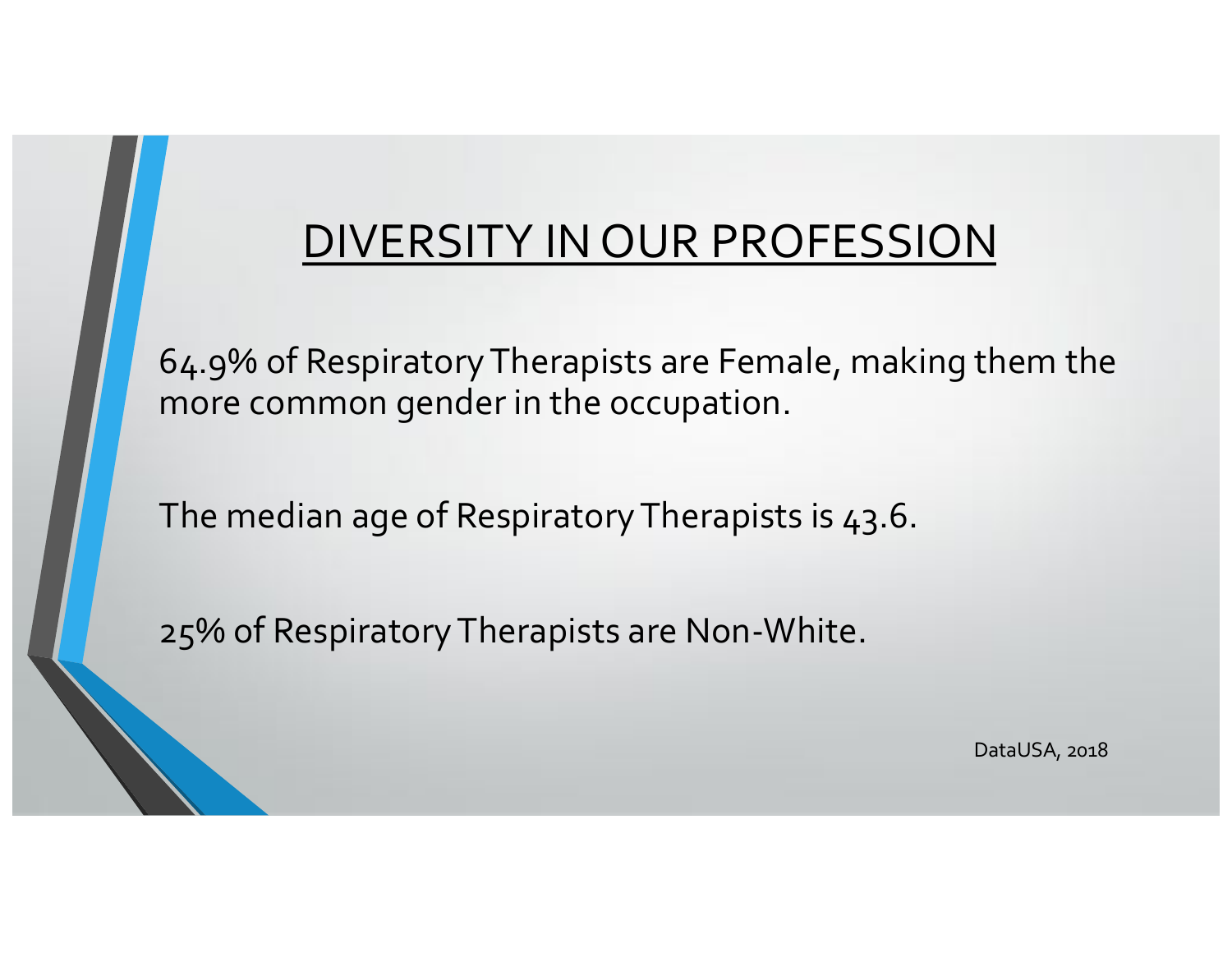### AARC POSITION STATEMENT 2018

The AARC accomplishes diversity and inclusion by:

• Demonstrating sensitivity to all forms of diversity and multiculturalism including, but not limited to: age, gender and gender identity, race, color and ethnicity, nationality and national origin, ancestry, religious affiliation and creed, sexual orientation, socioeconomic status, political affiliation, physical and mental abilities, veteran and active armed service status, job responsibilities and experience, education and training. • Acknowledging the varied beliefs, attitudes, behaviors and customs of the people that constitute its communities of interest, thereby creating a diverse, multicultural, and inclusive professional environment. • Promoting an appreciation for communication between, and understanding among, people with different beliefs and backgrounds. • Accommodating the needs of the physically disabled at events and activities. • Using multicultural content and gender-neutral references in documents and publications. • Promoting diversity and inclusion through education and cultural competence in its education programs. • Actively recruiting candidates from under-represented groups for leadership and mentoring programs.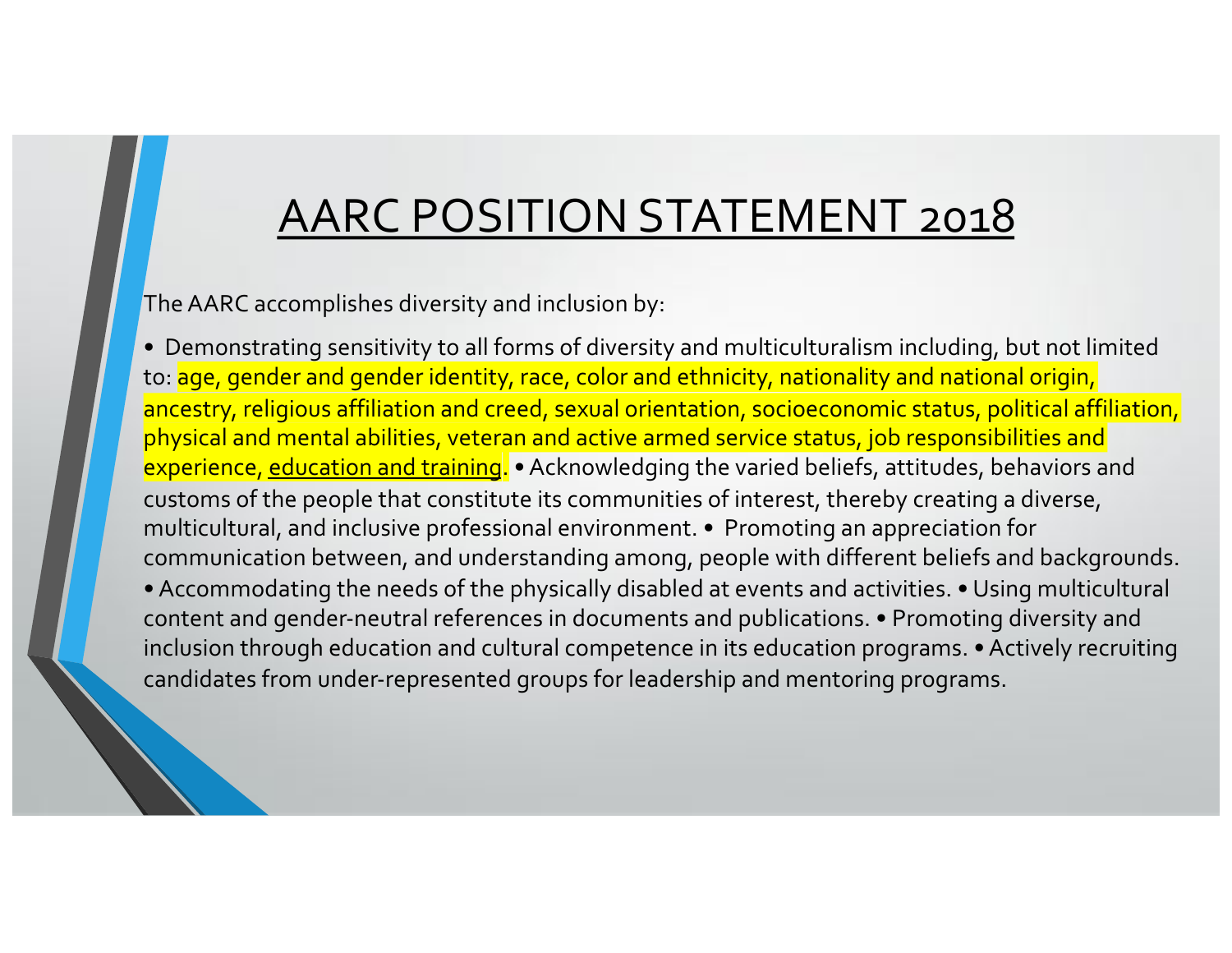### **SO MANY FALSE STEREOTYPES….EVEN PRIME SHOWS PARTICIPATE IN THIS MOCKERY**

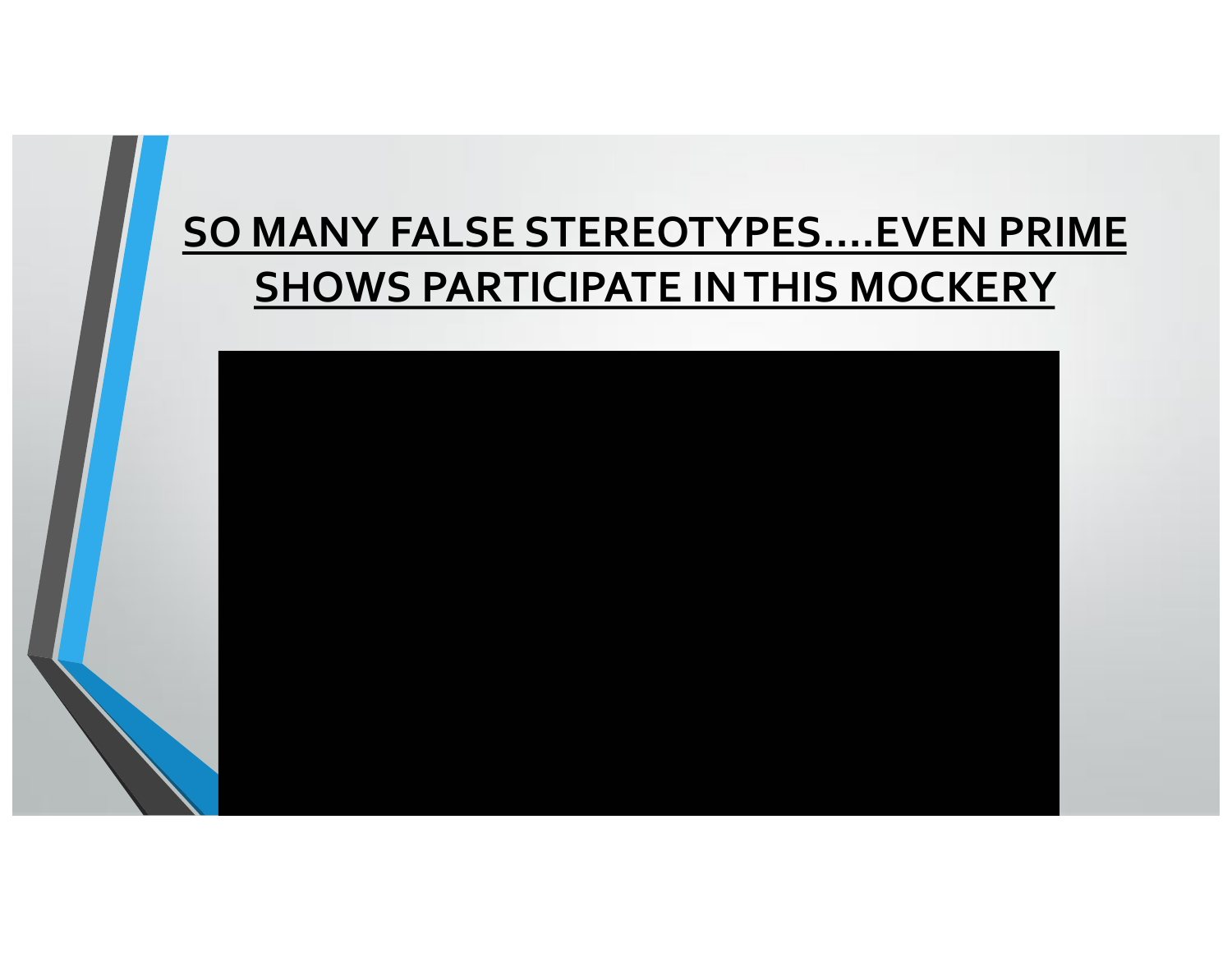#### Old dogs, young dogs, different personalities and different breeds yet we love them all

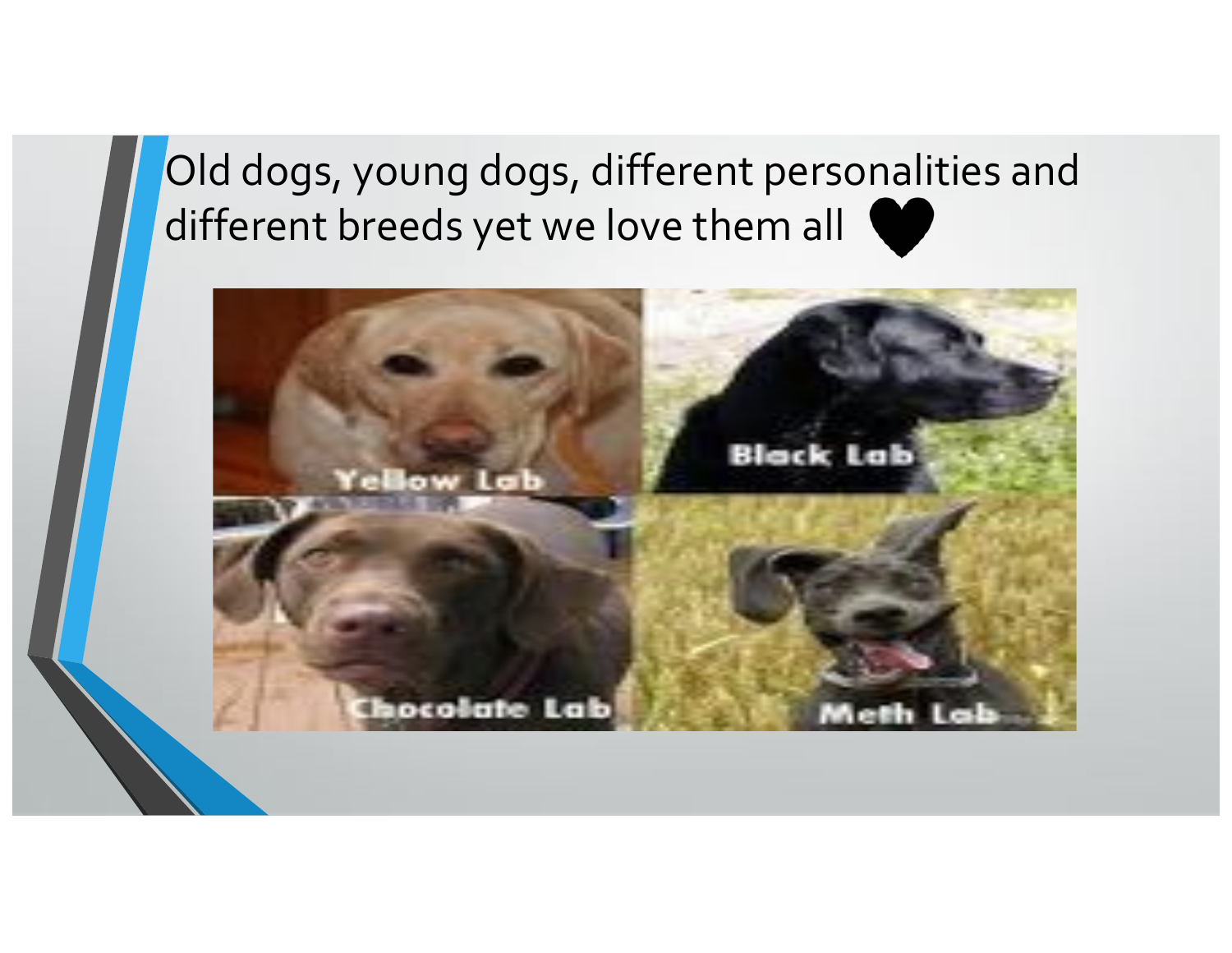# Rhetorical Pop Quiz

- 1) Do you get along better with your own age at work? 2) Do you get along better with your own gender at work? 3) Do you get along better with your own culture or race? 4)Do you think younger employees have different values than you? 5)Do you think older employees have different values than you? 6)Have you ever said "People like that"?
- 7) Have you ever thought someone was selfish or spoiled only because of their socioeconomic status?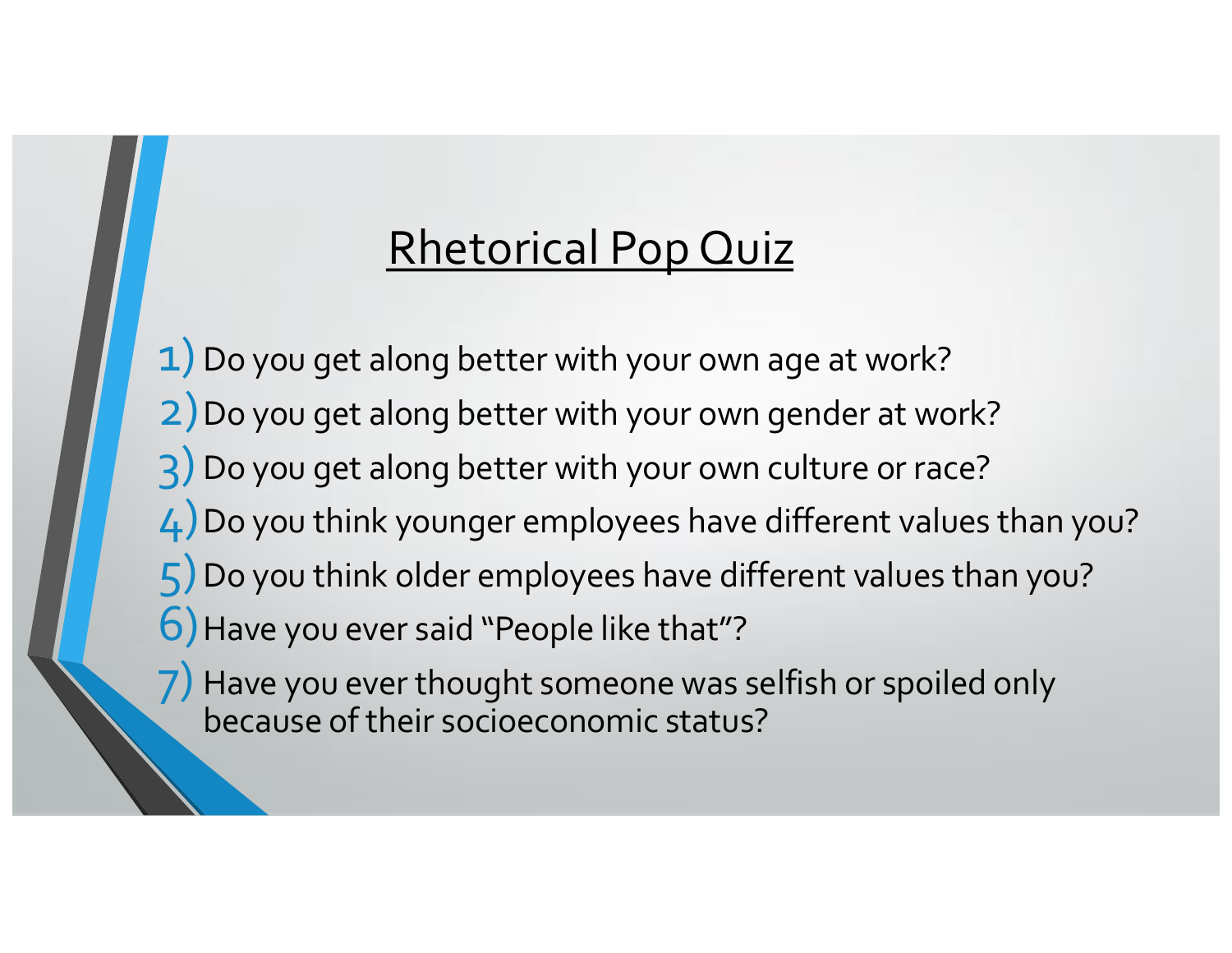

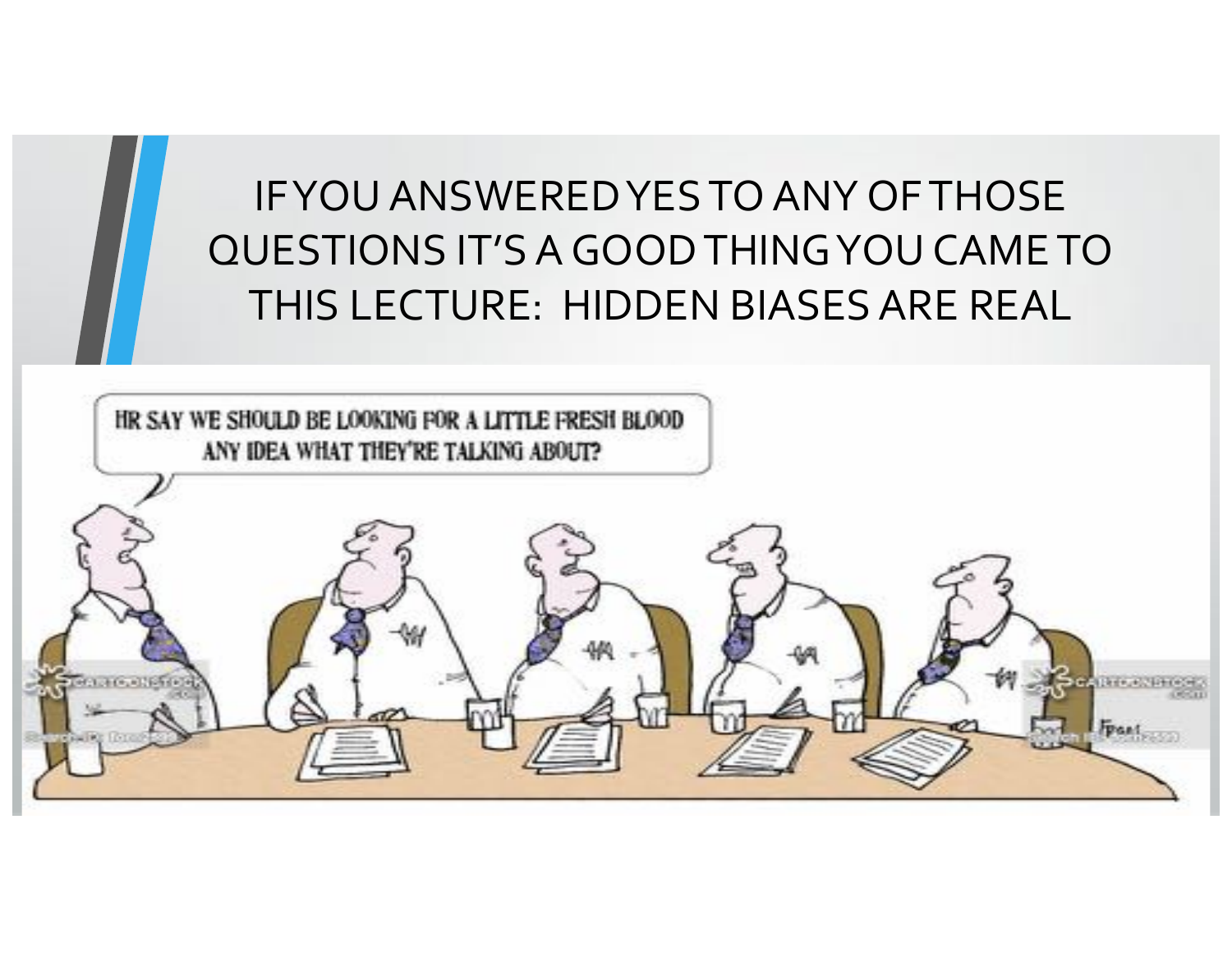# HIDDEN BIASES

How do we learn prejudice?

Social scientists believe children begin to acquire prejudices and stereotypes as toddlers. Many studies have shown that as early as age 3, children pick up terms of racial prejudice without really understanding their significance.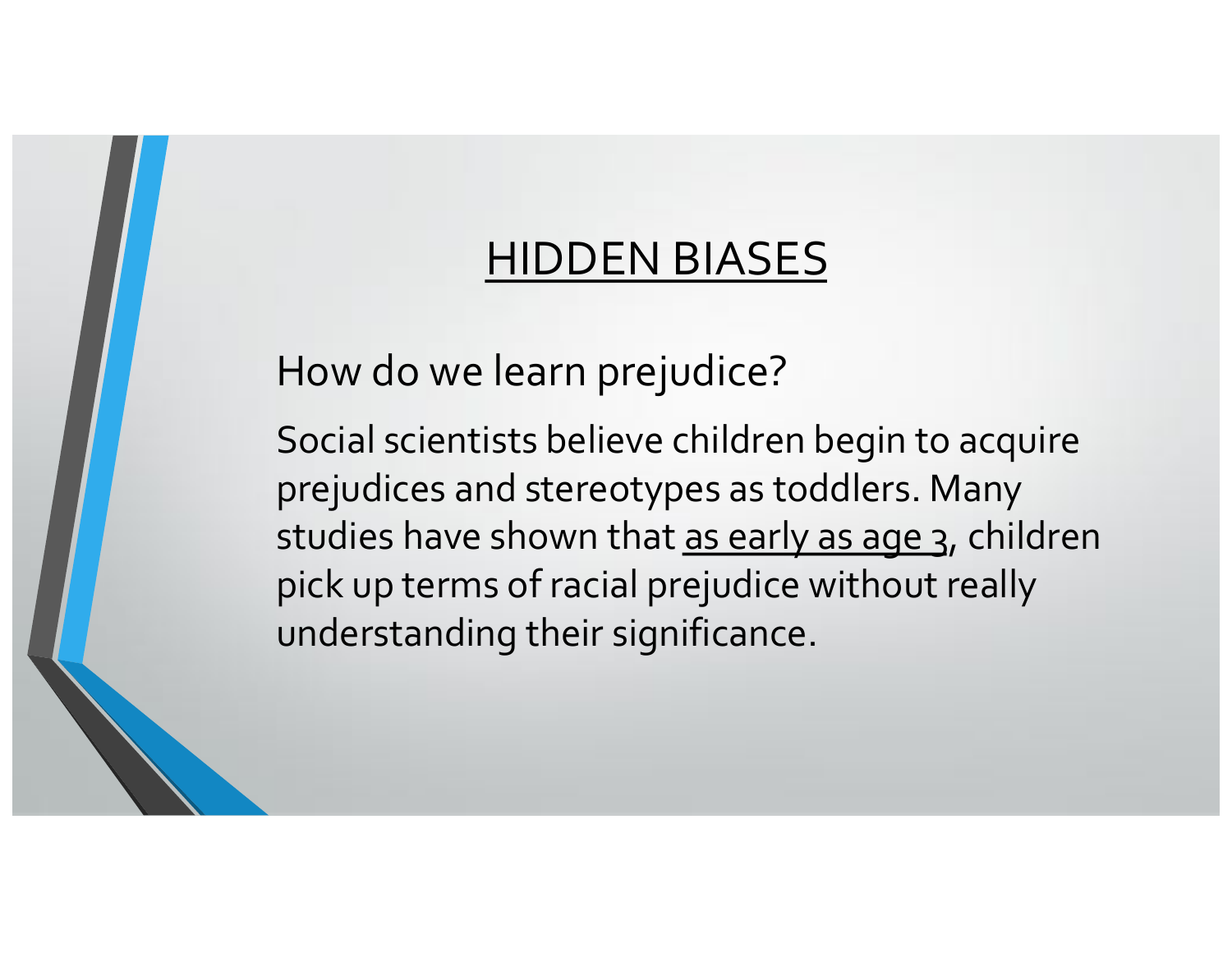#### Bringing Awareness to Hidden Prejudices & Myths

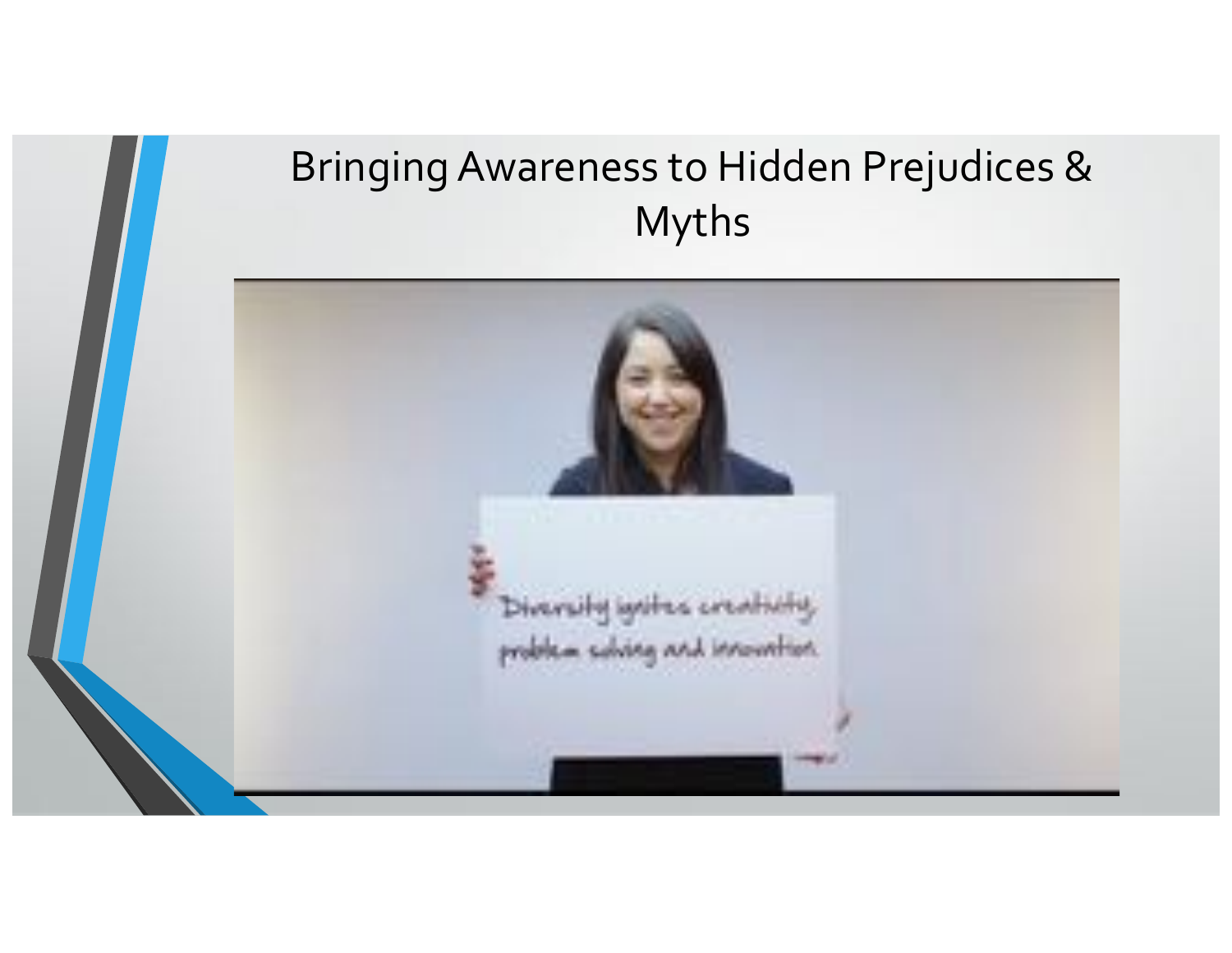# Lets test your knowledge and hidden biases……

If you are 60 years old, what generation are you? What myths are associated with this generation?

They cant learn new things, use more sick time, poor health

If you are 25, what generation are you? What myths are associated with this generation?

Work to live, job hoppers, entitlement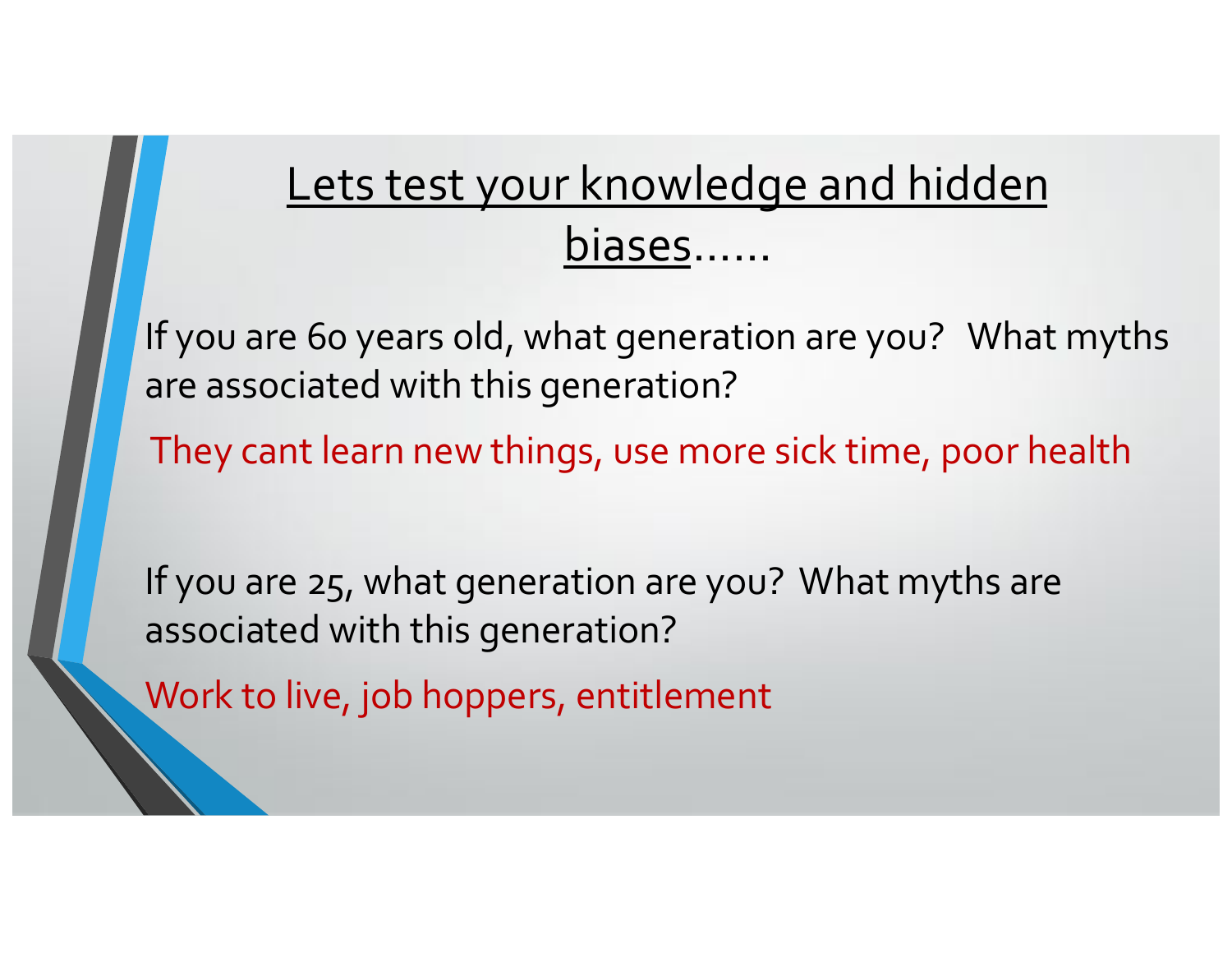# A few questions can determine your generation?

- 1) Can you name all the Beatles?
- 2) What is Tinder?
- 3) Do you know what a meme or a gif are?
- 4) Which clown do you recognize…

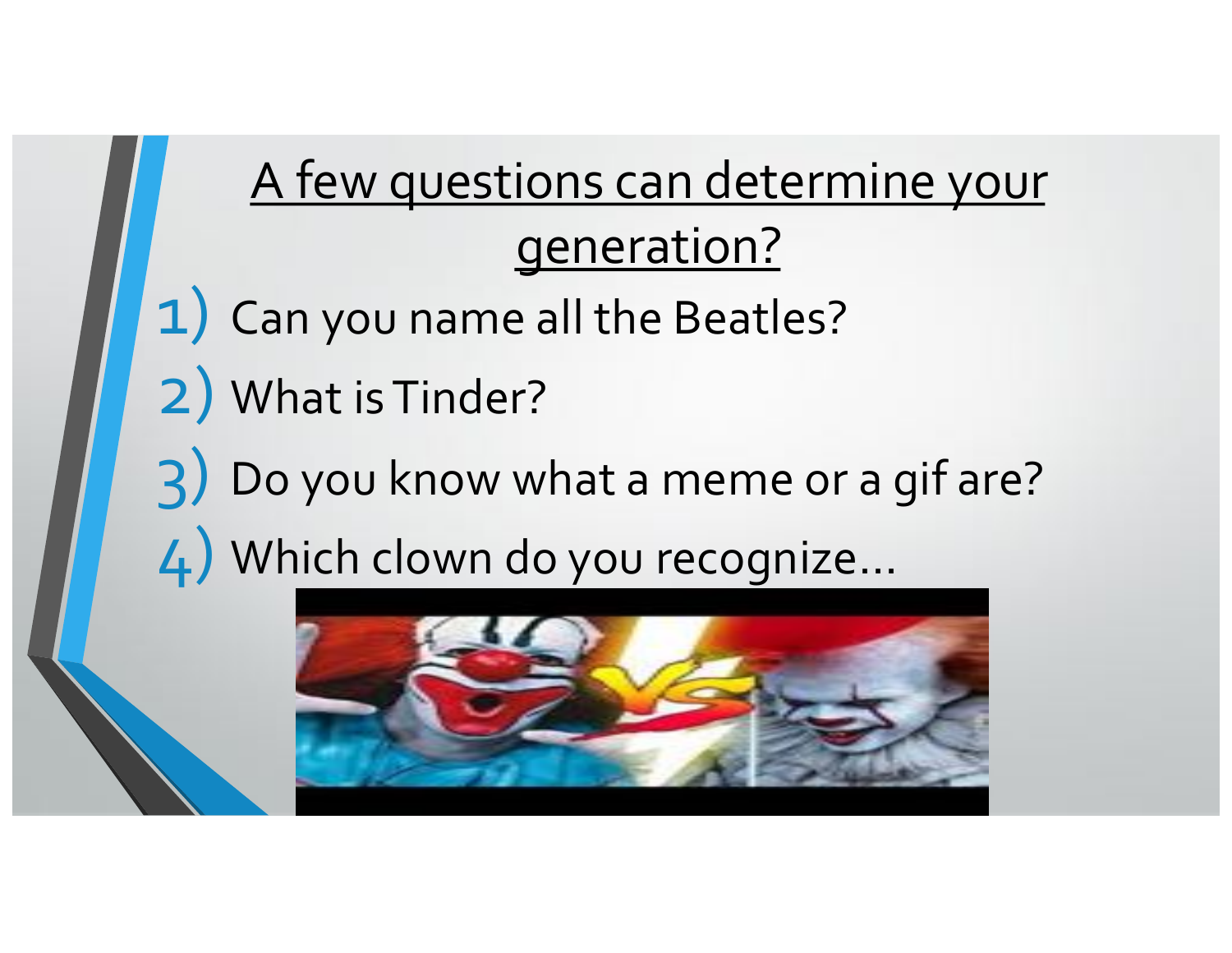# TRUTH OF IT ALL…SHOULD IT MATTER

We all have a tendency to have an *autopilot*  mentality!

For diversity initiatives to be successful, we must be open to different points of view and allow people to express their individuality free of judgement.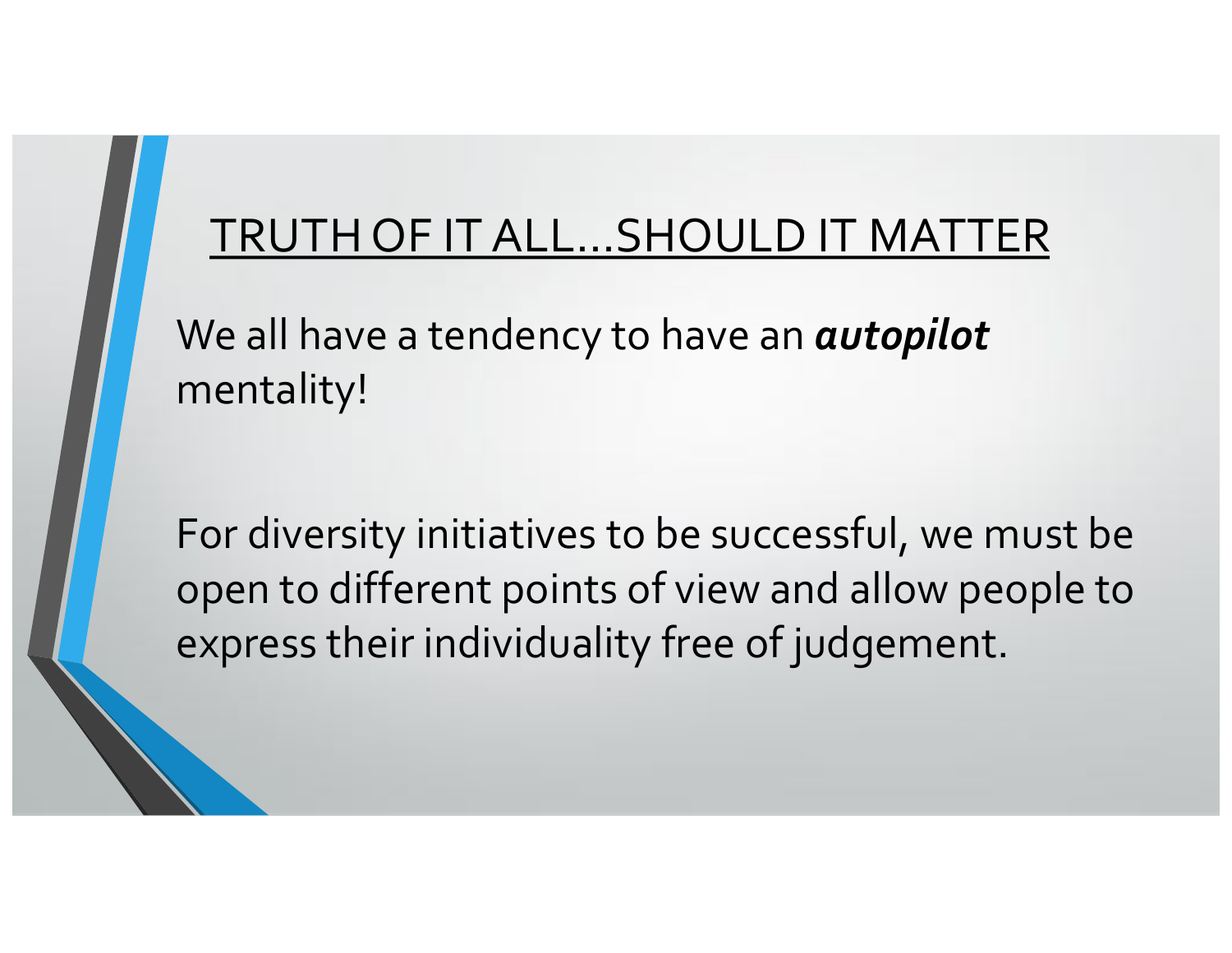# FOOD FOR THOUGHT

We all have to recognize that each generation grew up experiencing significantly different world-events that have shaped our values and perceptions THEREFORE we act differently!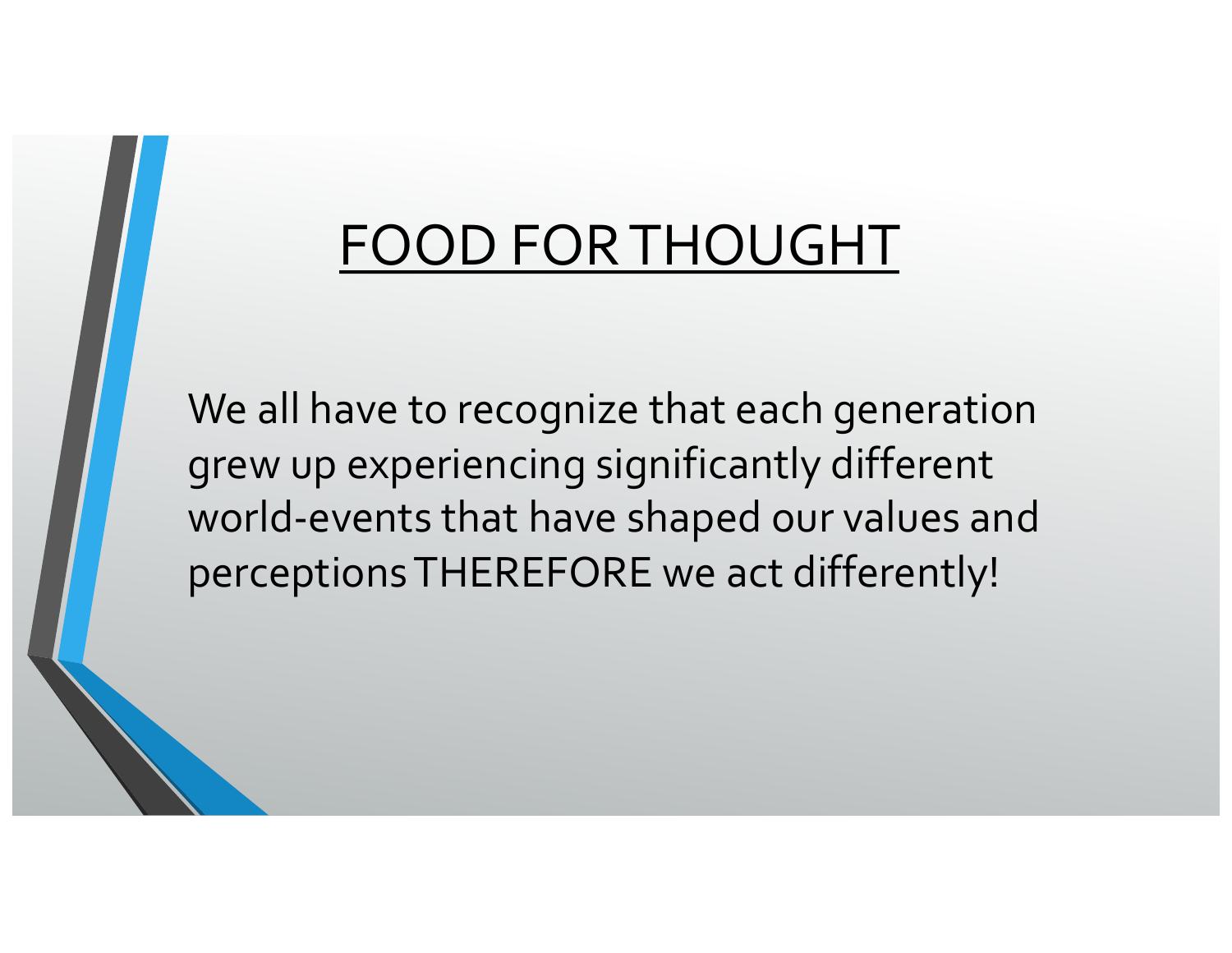#### Which Generation are You?

| <b>Generation Name</b>                                        | <b>Births</b><br><b>Start</b> | <b>Births</b><br>End | Youngest<br>Age Today* | <b>Oldest Age</b><br>Today* |
|---------------------------------------------------------------|-------------------------------|----------------------|------------------------|-----------------------------|
| <b>The Silent</b><br>Generation                               | 1925                          | 1945                 | 74                     | 94                          |
| <b>Baby Boomer</b><br>Generation                              | 1946                          | 1964                 | 55                     | 73                          |
| <b>Generation X</b><br>(Baby Bust)                            | 1965                          | 1979                 | 40                     | 54                          |
| <b>Millennials</b><br><b>Generation Y, Gen</b><br><b>Next</b> | 1980                          | 1994                 | 25                     | 39                          |
| iGen / Gen Z                                                  | 1995                          | 2012                 | 7                      | 24                          |
| <b>Gen Alpha</b>                                              | 2013                          | 2025                 | 1                      | 6                           |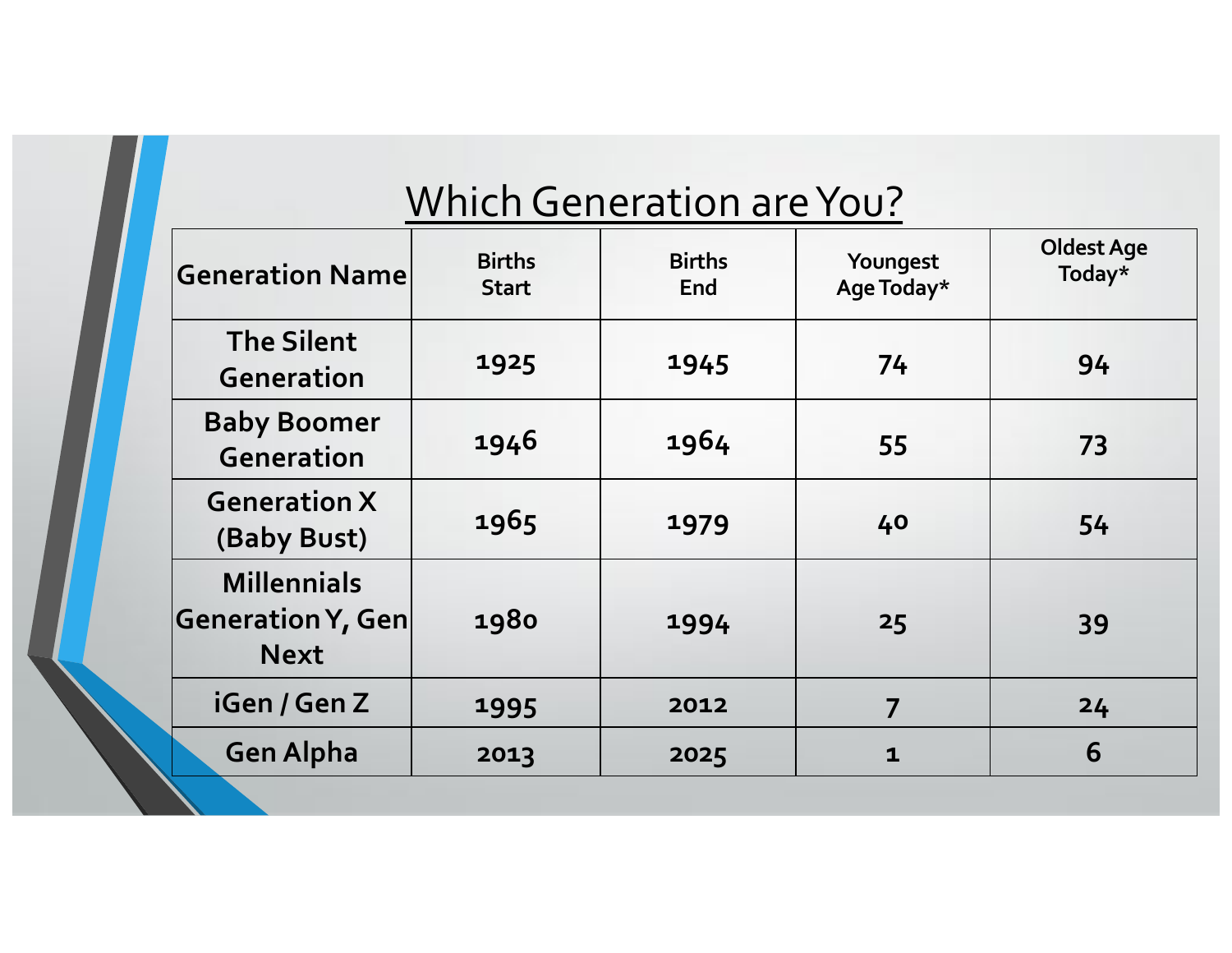# EVENTS WHICH SHAPE US

- Baby Boomers: Vietnam War, Woodstock, Voting age lowered to 18, JFK assassination, first black supreme court justice.
- Generation X: Latch key kids, increase in divorces, beginning of the internet, first Apple Mcintosh computer 1984.
- Millennials: Tragedy of Sept. 11, first consumers of new gadgets, growing up in heightened security.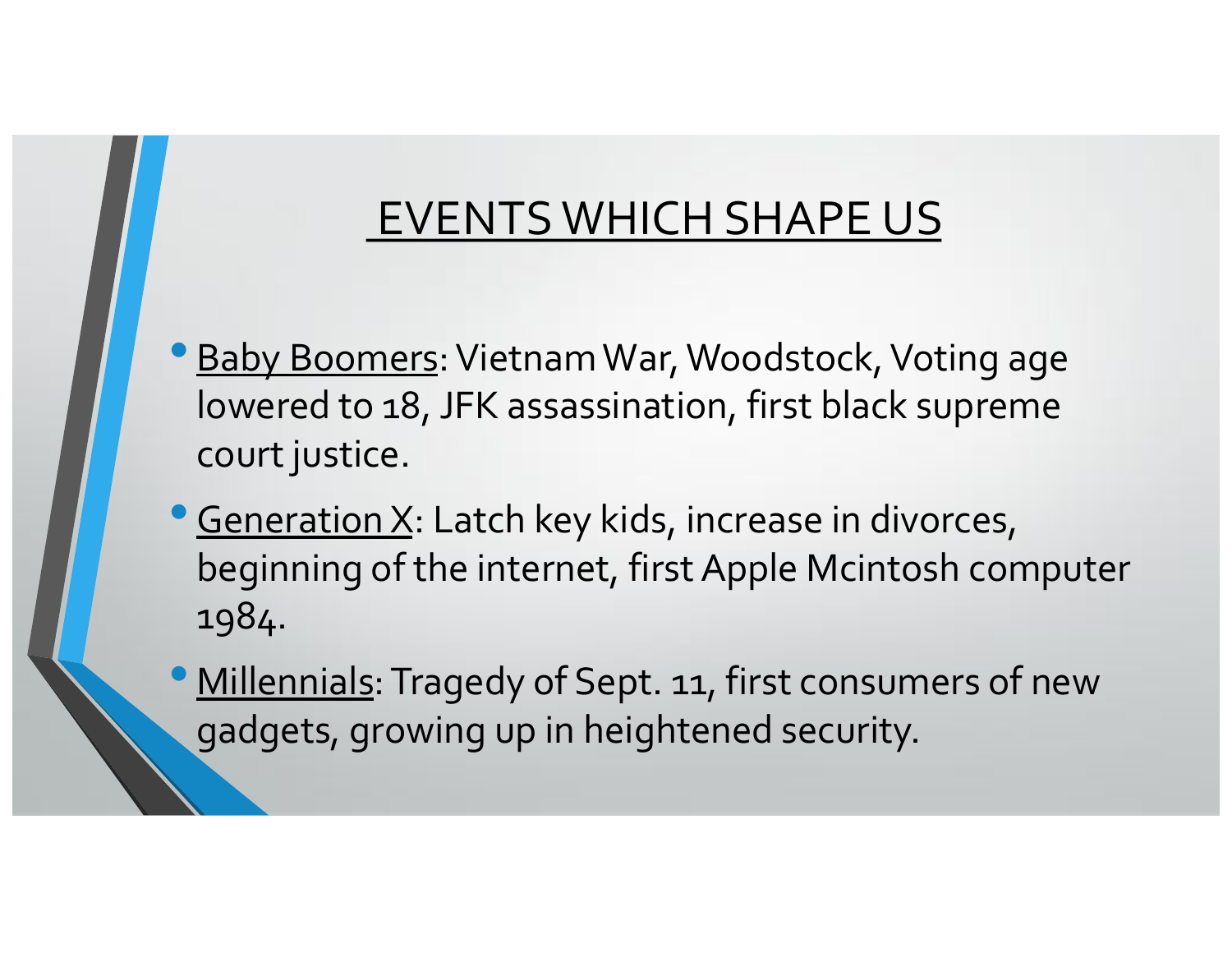# Familiar Names in our Generations

Traditionals (Silent): Martin Luther King, Jr., Sandra Day O'Connor, Elvis.

Boomers: George Bush, Hilary Clinton, Oprah, Steven Spielberg.

Gen X: Michael Jordan, Courtney Love, Jennifer Aniston.

Millennials: Zac Efron, Molly Cyrus, Lindsay Lohan, Jonas brothers.

Gen Z: Shawn Mendes, Kendall Jenner, Zendaya, Meghan Trainor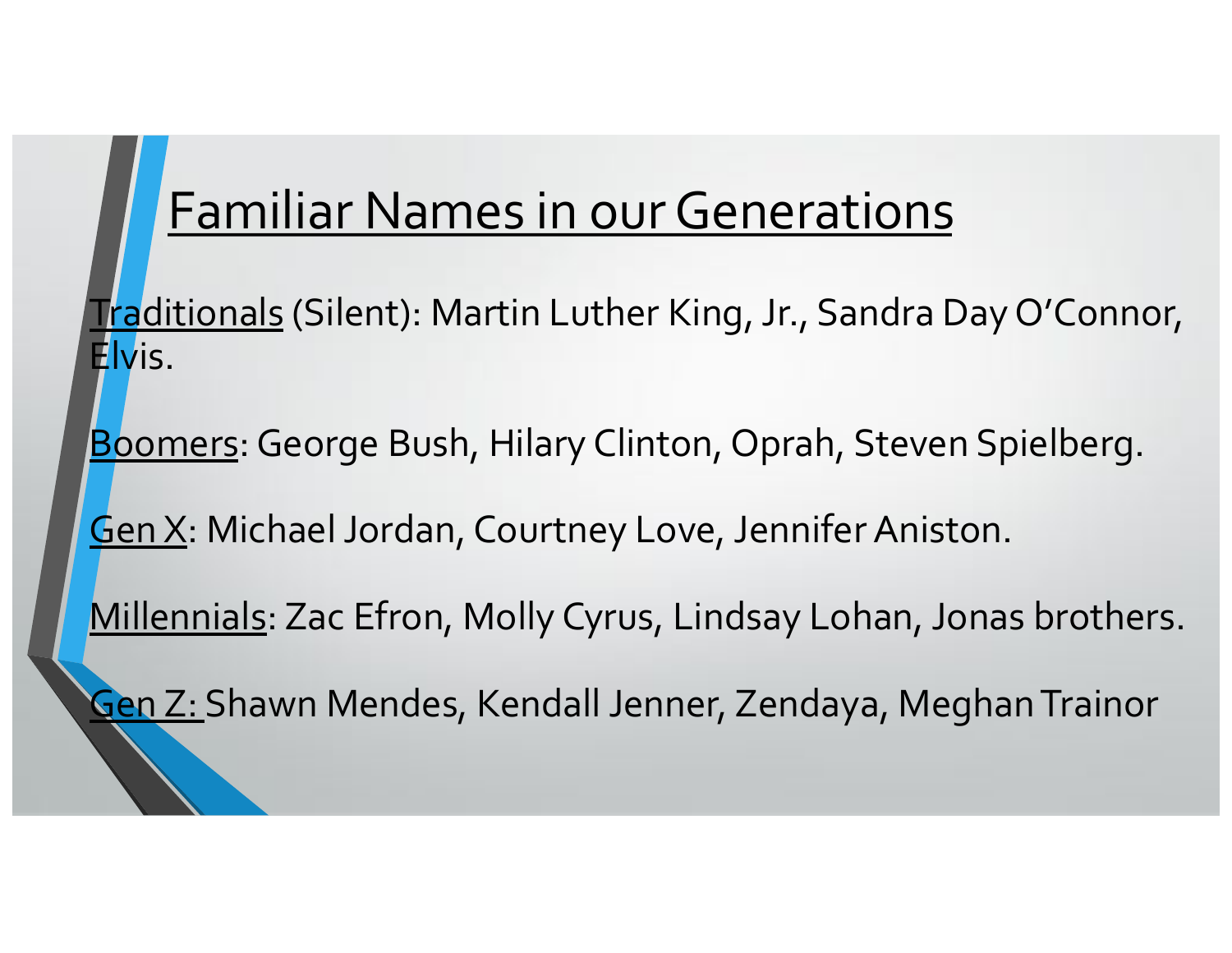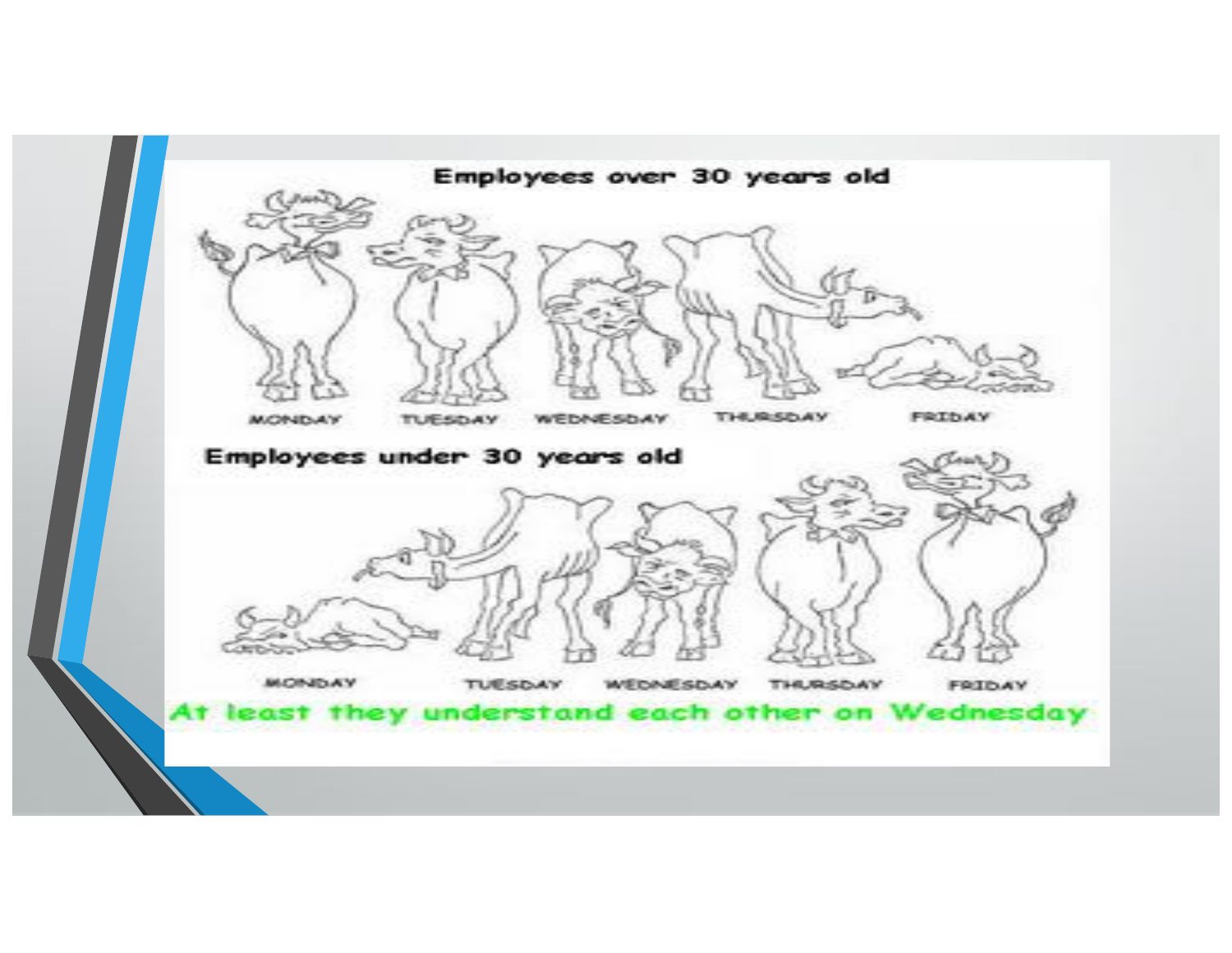#### INTERESTING……

75% of workers age 55+ say they relate well to younger co-workers.

Only 56% of younger employees relate well to older workers.

(Torzian, 2015)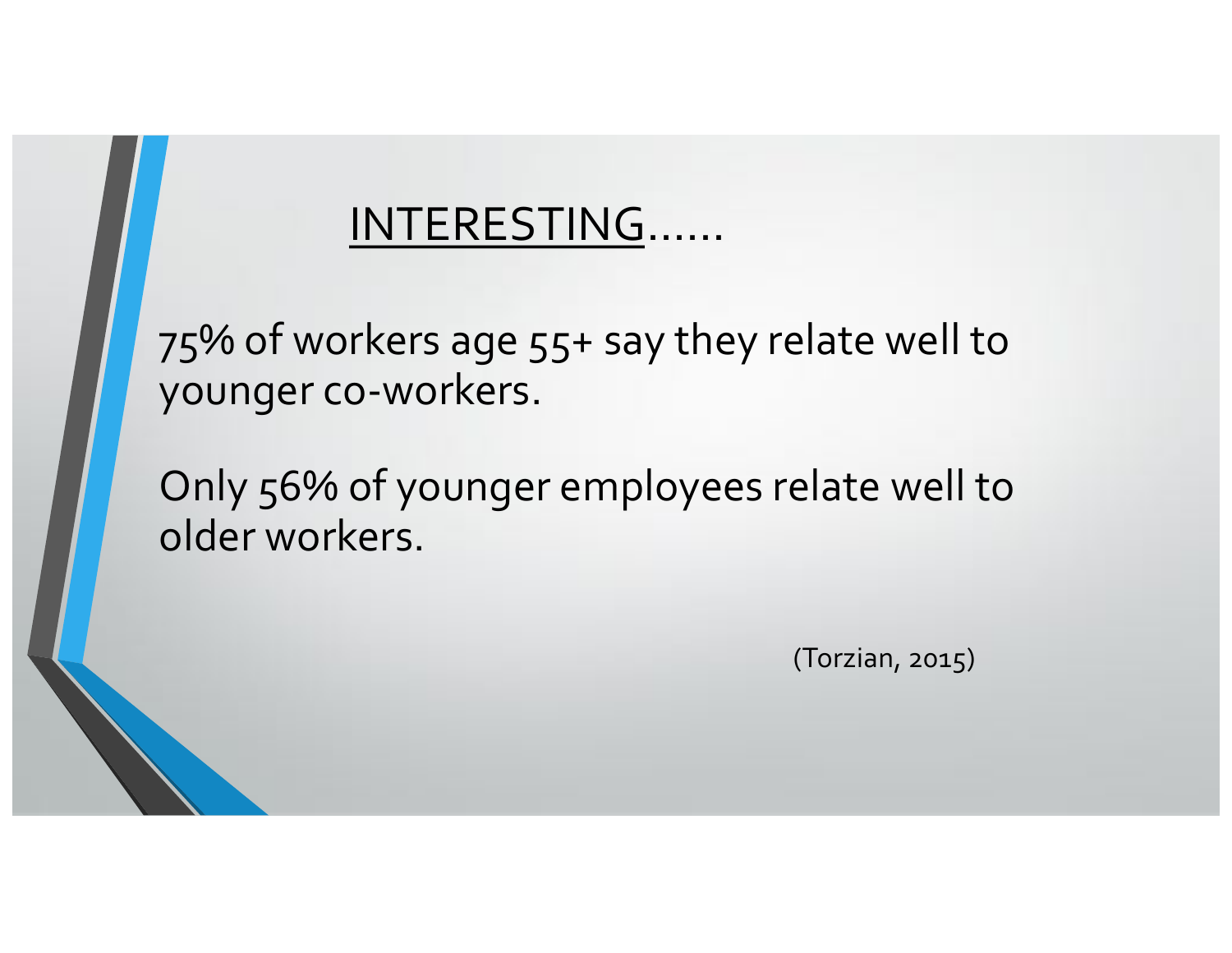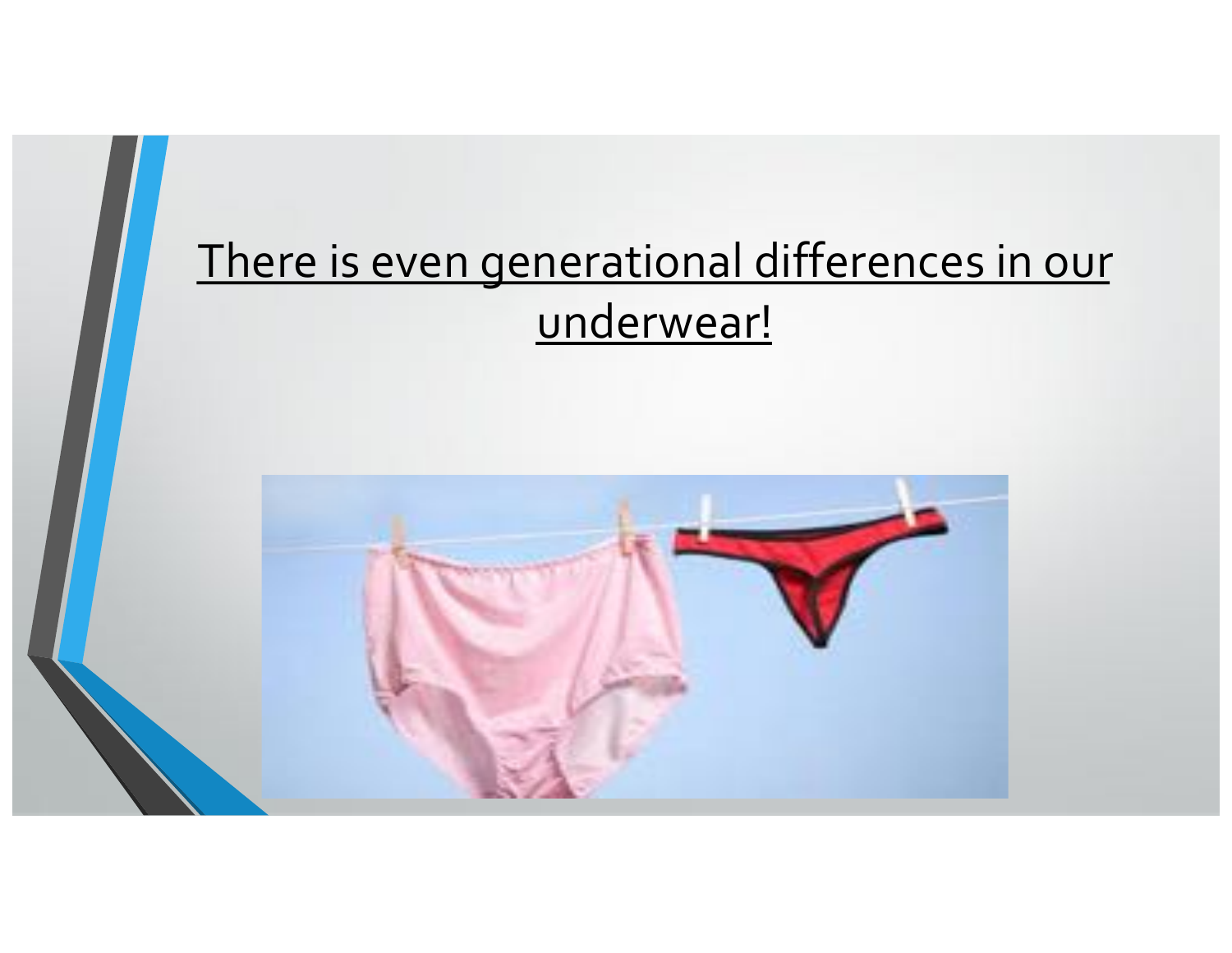### ALL JOKING ASIDE….

**Have Accountability For Change.** We need to start becoming more conscious of our unconscious and know that we can do more and be better when it comes to creating cultures of inclusivity.

More than 40% of job turnover happens within the first month of hiring!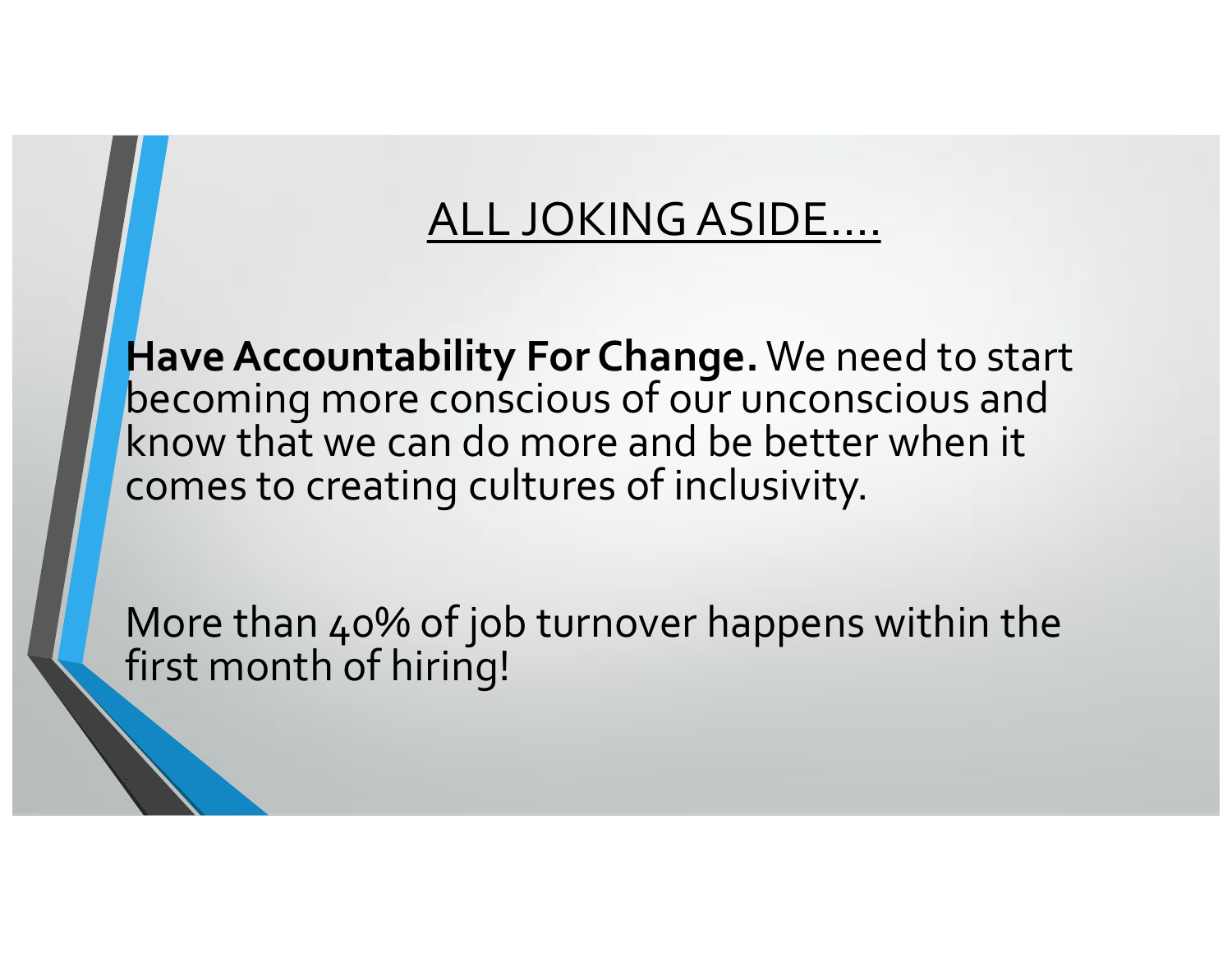# STRATEGIES TO OVERCOME BARRIERS

1. Examine your values, behaviors, beliefs and assumptions.

2. Recognize racism and the behaviors that breed racism.

3. Engage in activities that help you to reframe your thinking, allowing you to hear and understand other world views and perspectives.

4. Familiarize yourself with the core cultural elements of the community you serve AND keep up with the changes.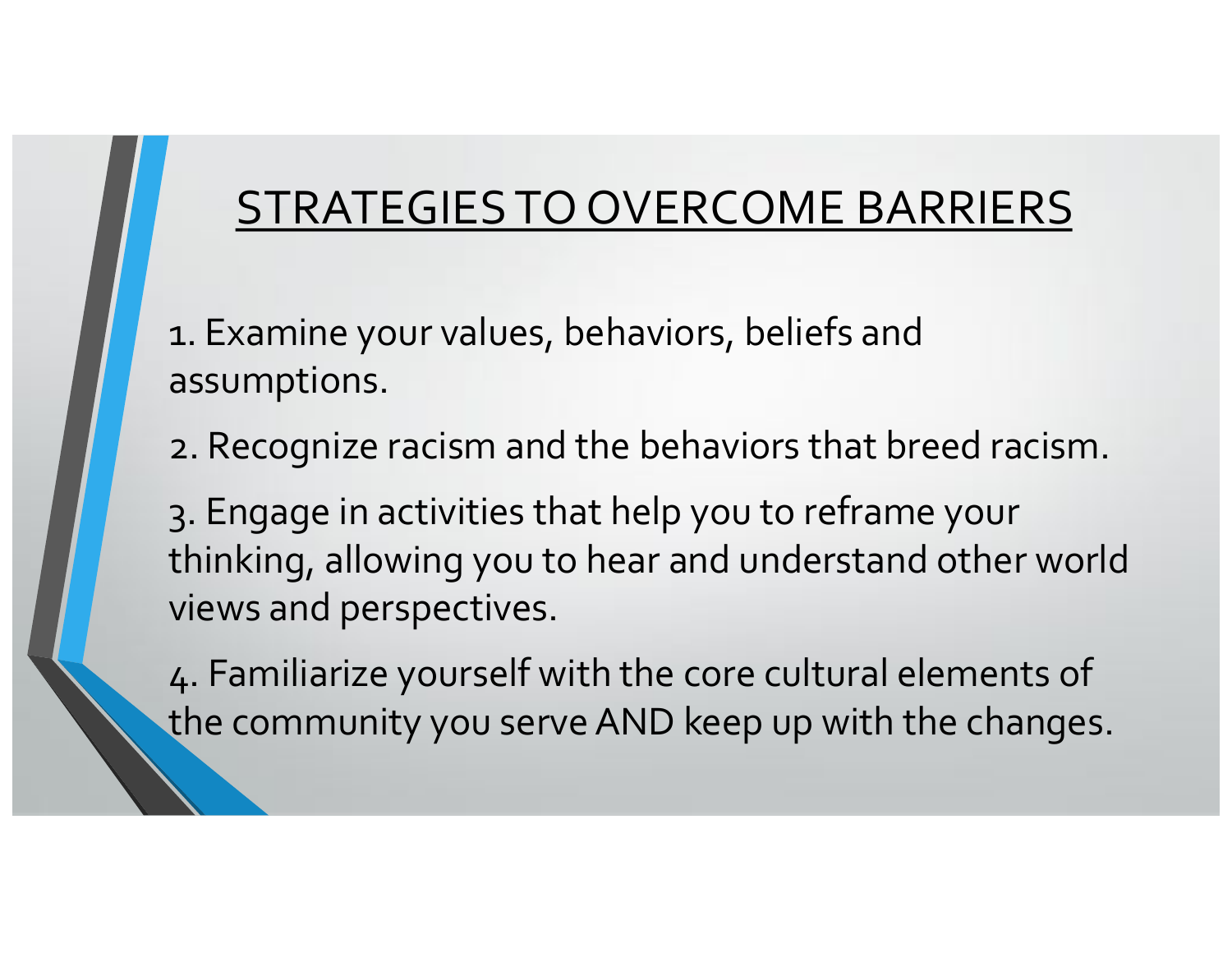# STRATEGIES TO OVERCOME BARRIERS

5. Engage patients or coworkers to share how their reality is similar to, or different from, what you have learned of their core cultural elements.

6. Learn how other cultures define, name and understand disease and treatment.

7. Develop a relationship of trust with patients and co-workers by interacting with openness, understanding and a willingness to hear different perceptions.

8. Create a welcoming environment that reflects the diverse community that you serve....AKA inclusiveness!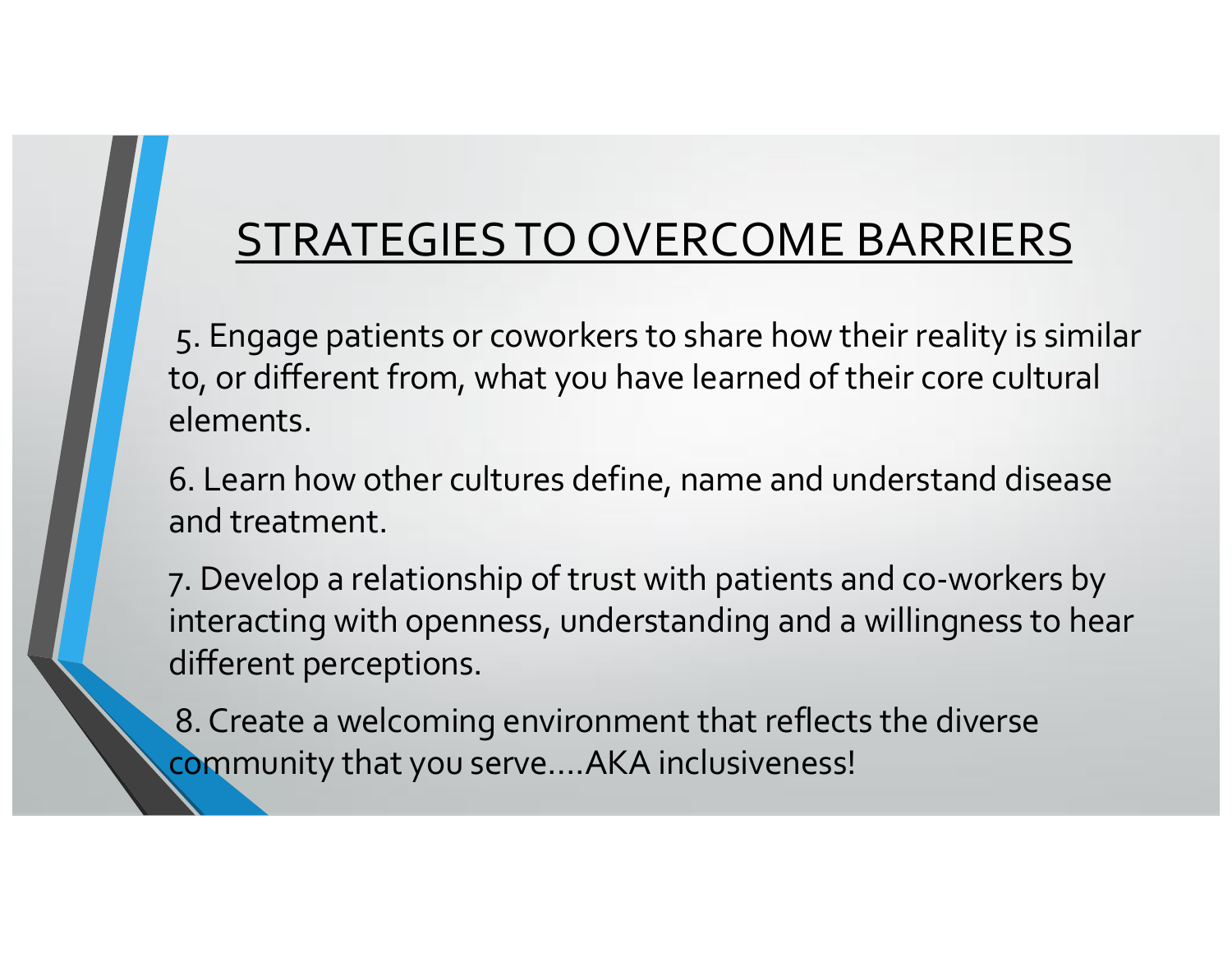# IMPORTANT PRACTICE TO REMEMBER

# *Inclusion = Clinical Ethics*

**Clinical ethics** promotes reflective practice and the making of "right" choices and decisions in the delivery of health care. It is not always clear what the "right" decision is in specific cases.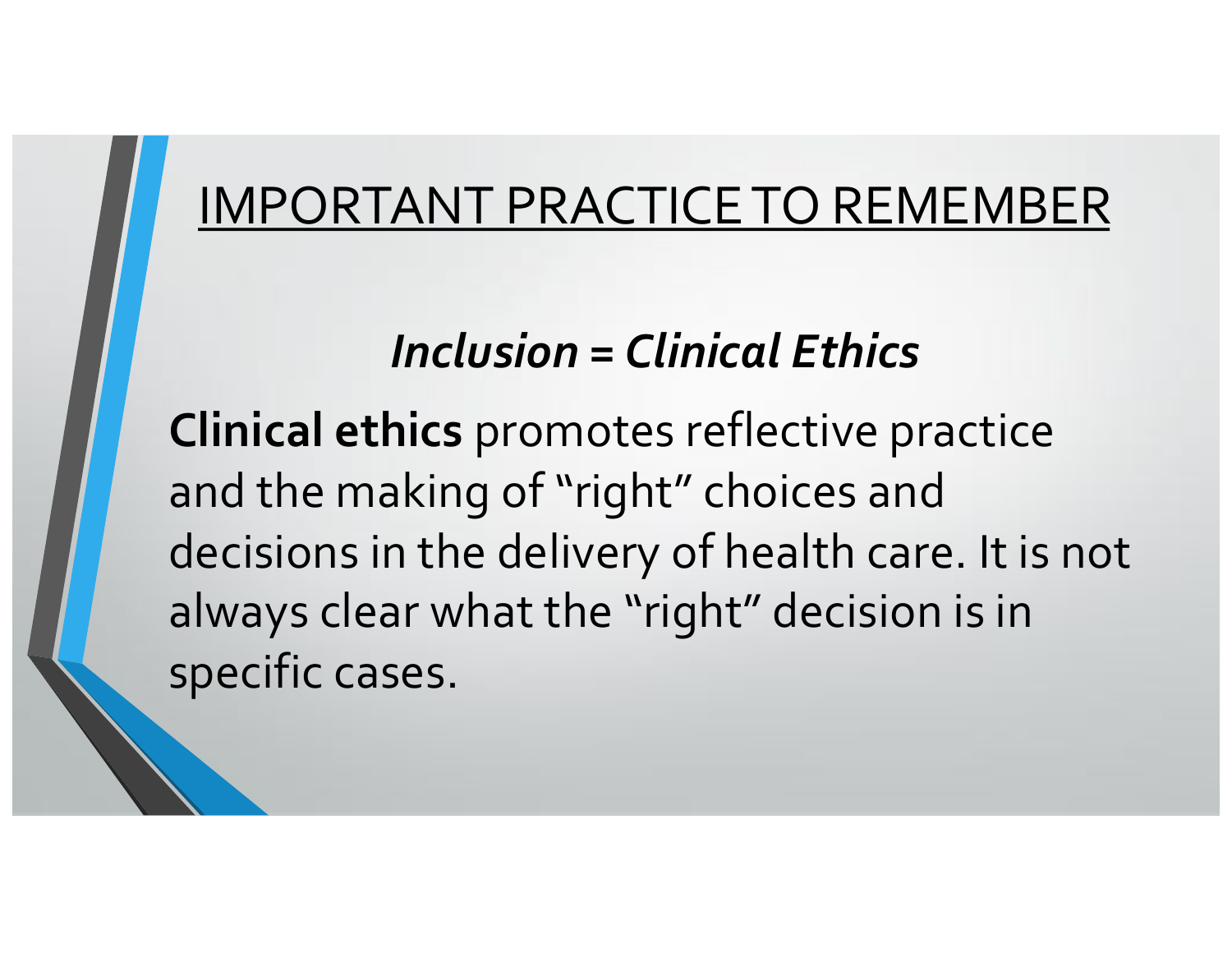# ULTIMATE GOAL

- Promote a team conscience that is inclusive and reflective of the markets we serve.
- Foster diverse thought and an inclusive work environment that enables each coworker to excel.
- Provide our patients with the best talent to understand and meet their unique needs.
- Recognize that each of us has a different way of thinking and perceiving our world and that these differences often lead to innovative solutions.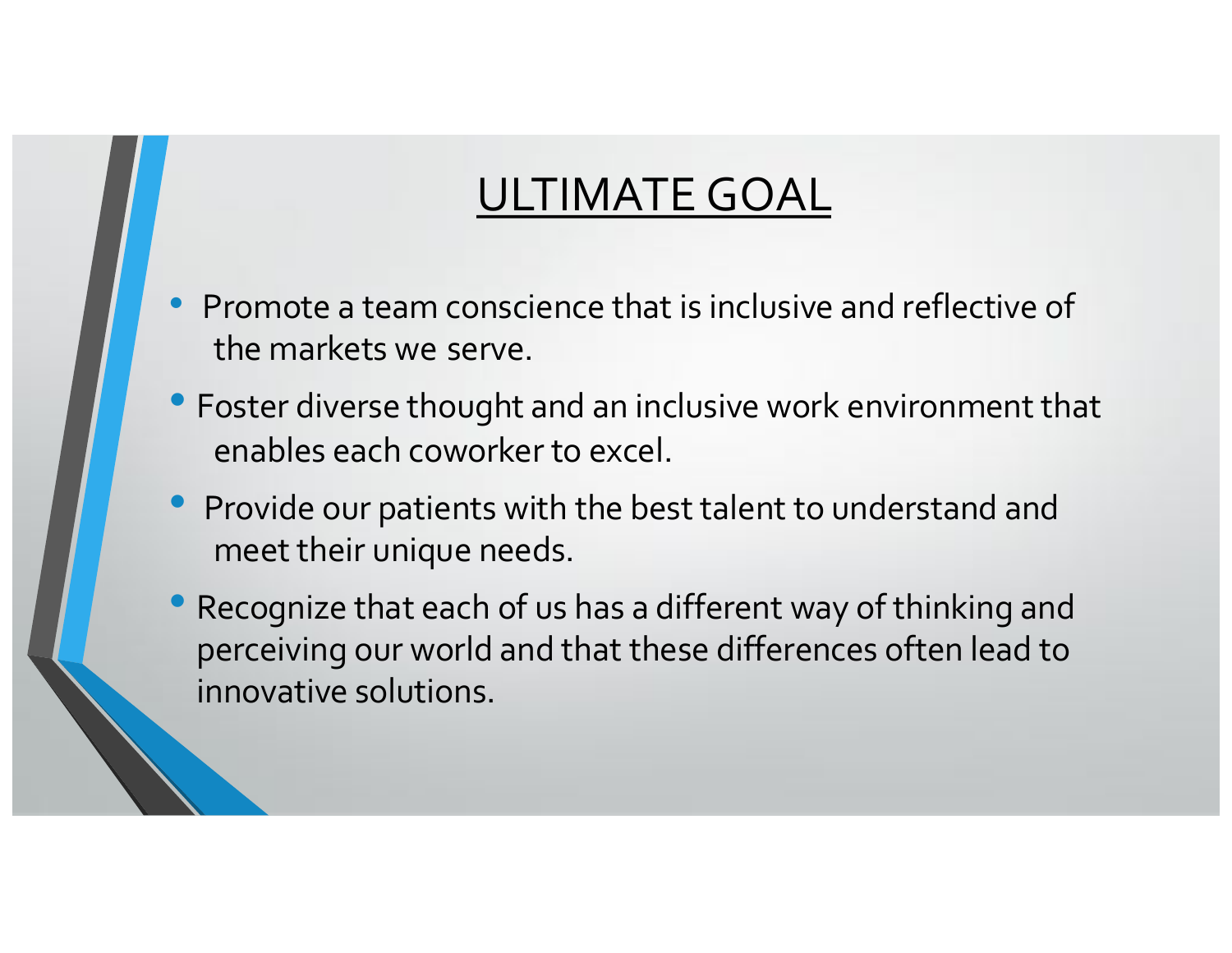# BE RECEPTIVE TO MORE EDUCATION!

**Diversity training** benefits a **workplace** by allowing employees/ schools to let their guards down and build healthy relationships, as well as decreasing at-work bullying and discrimination.

Don't ever let myths OR hidden biases affect your relationships with coworkers or patients.

**Diversity training/ education** can benefit an organization by helping to prevent civil rights violations, increasing the inclusion of different identity groups, and promoting better teamwork.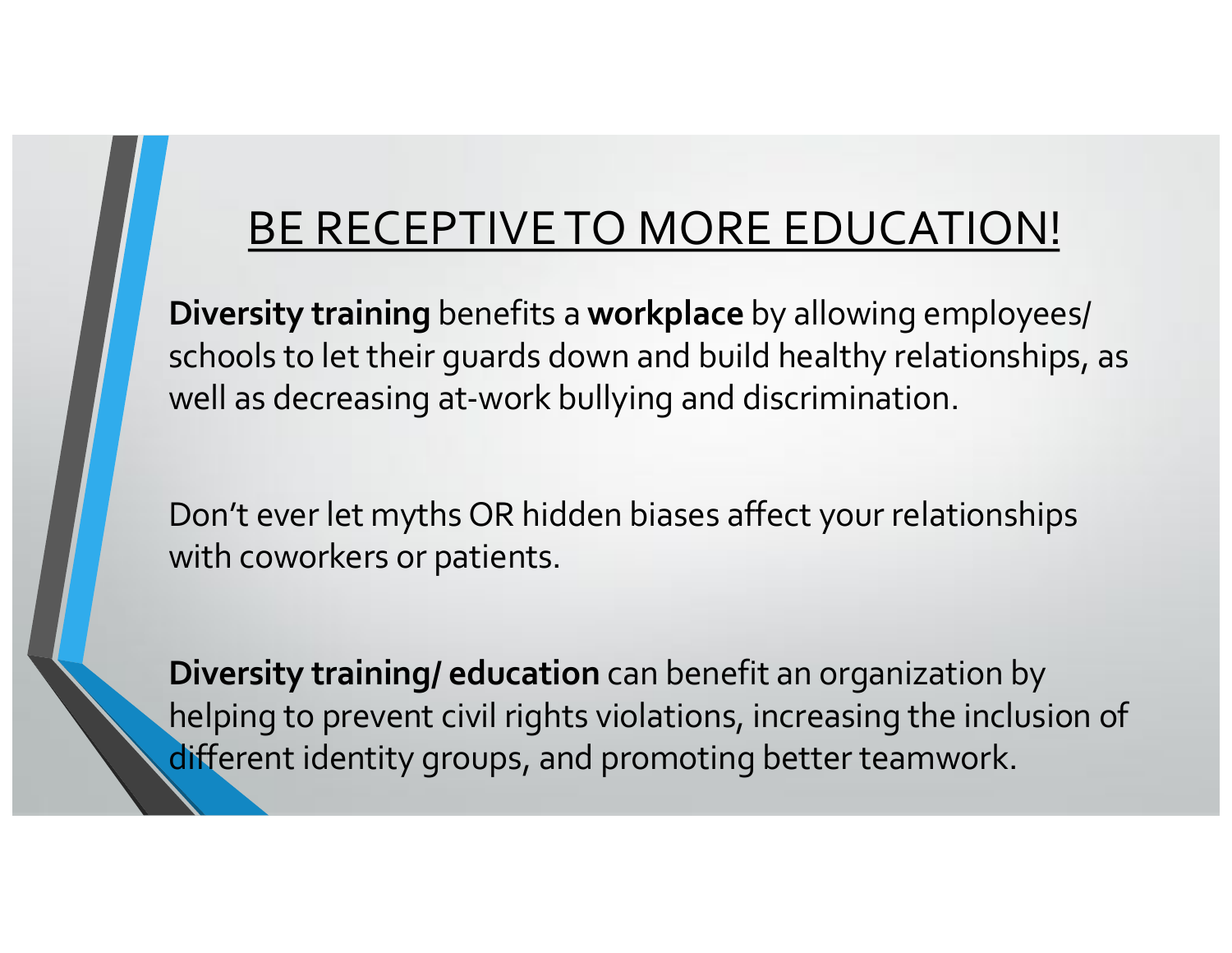# CONCLUSION

We all have a responsibility for making people feel comfortable despite our differences.

When you feel like you belong somewhere, your work ethic improves because you feel like it's your company, too.

If you are disinterested in self reflection & embracing a more positive culture then you should consider working from home



to by Unknown Author is licensed unde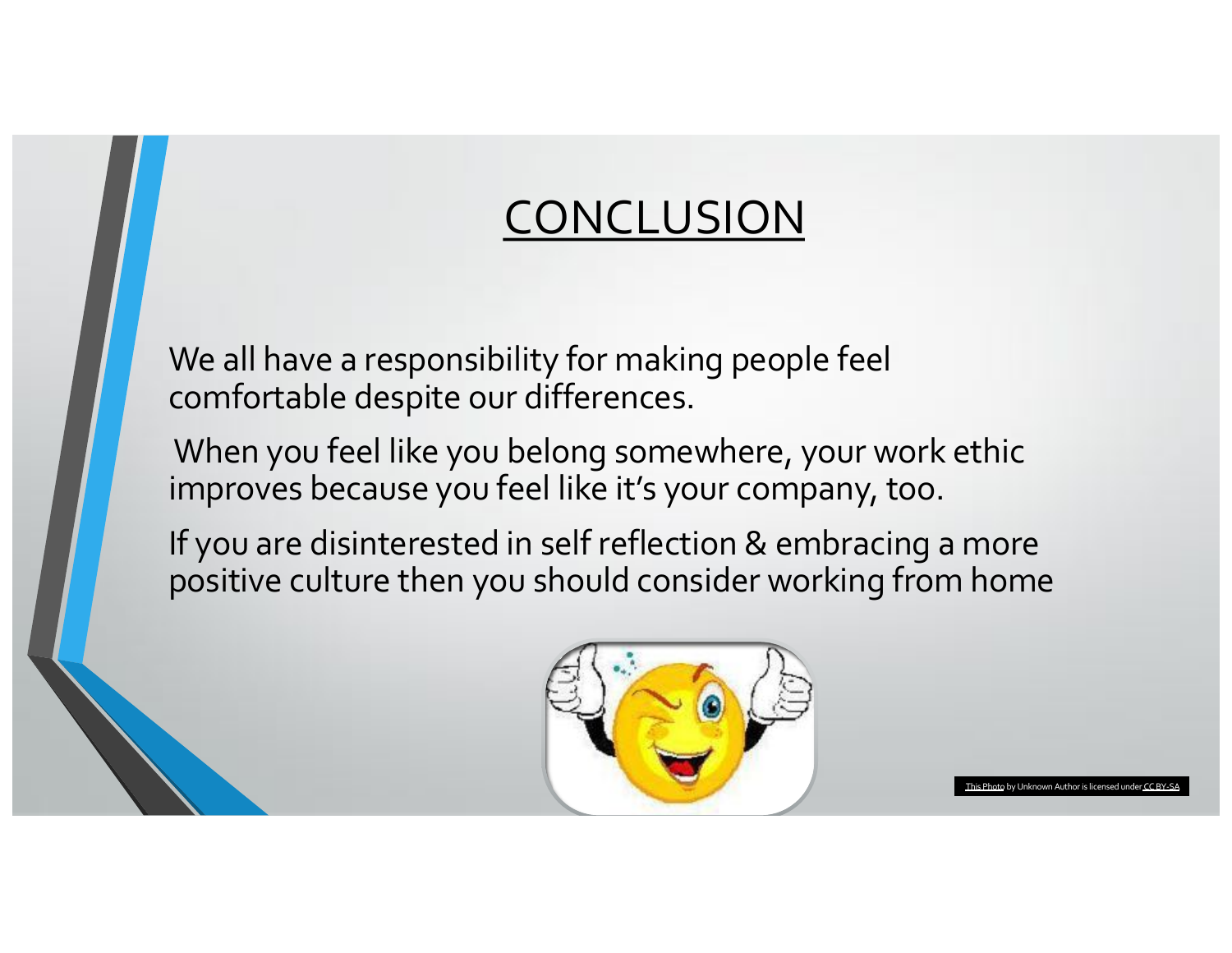#### IF YOU COULD STAND IN THEIR SHOES

Quit judging……patients, coworkers, strangers…anyone! Do you really know what they are going through? Kindness, empathy and inclusion have similar outcomes!

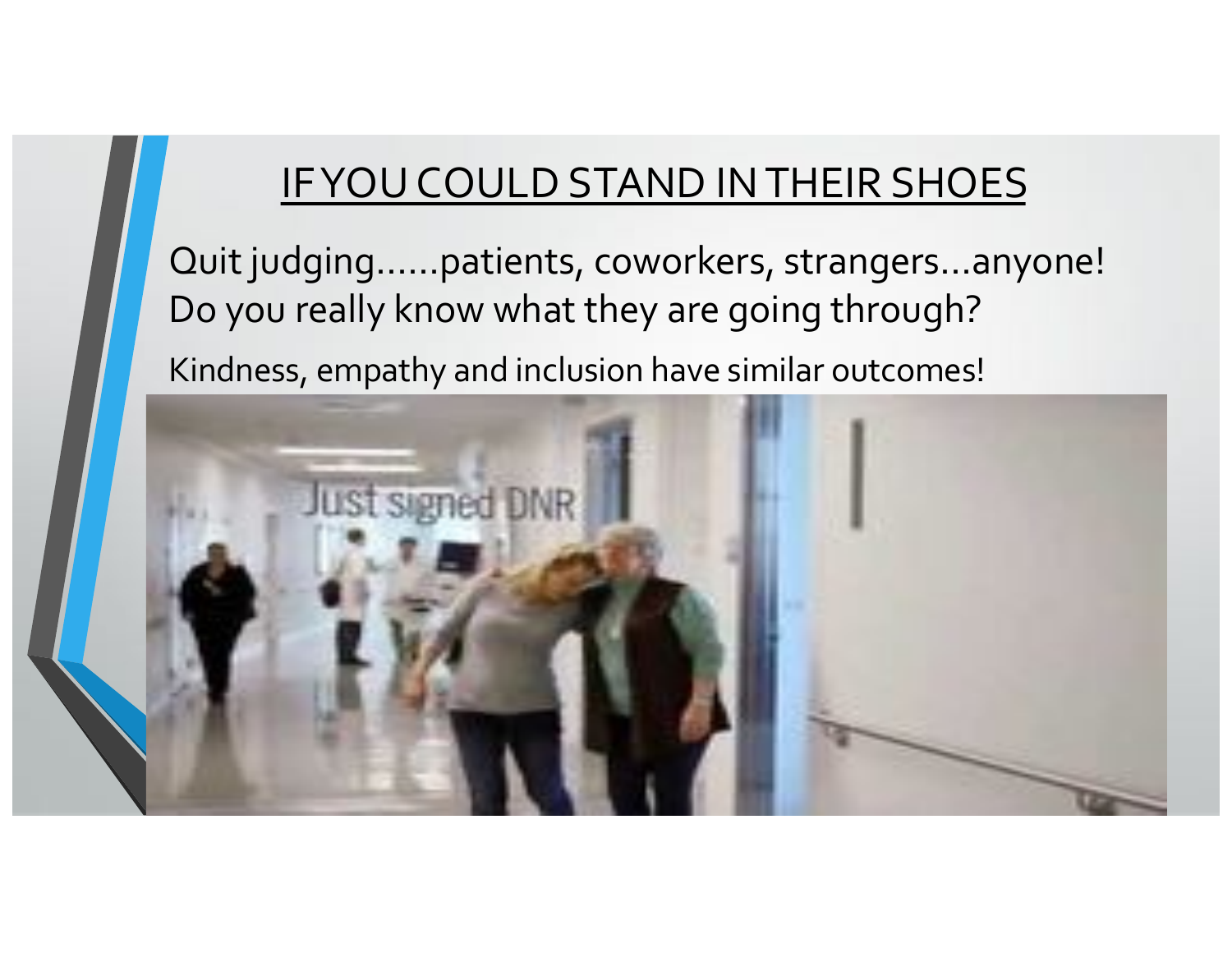**D**ifferent **Individuals** Valuing Each other Regardless of **Skin I**ntellect Talents or **Y**ears

**DIVERSITY HAS MANY LAYERS!**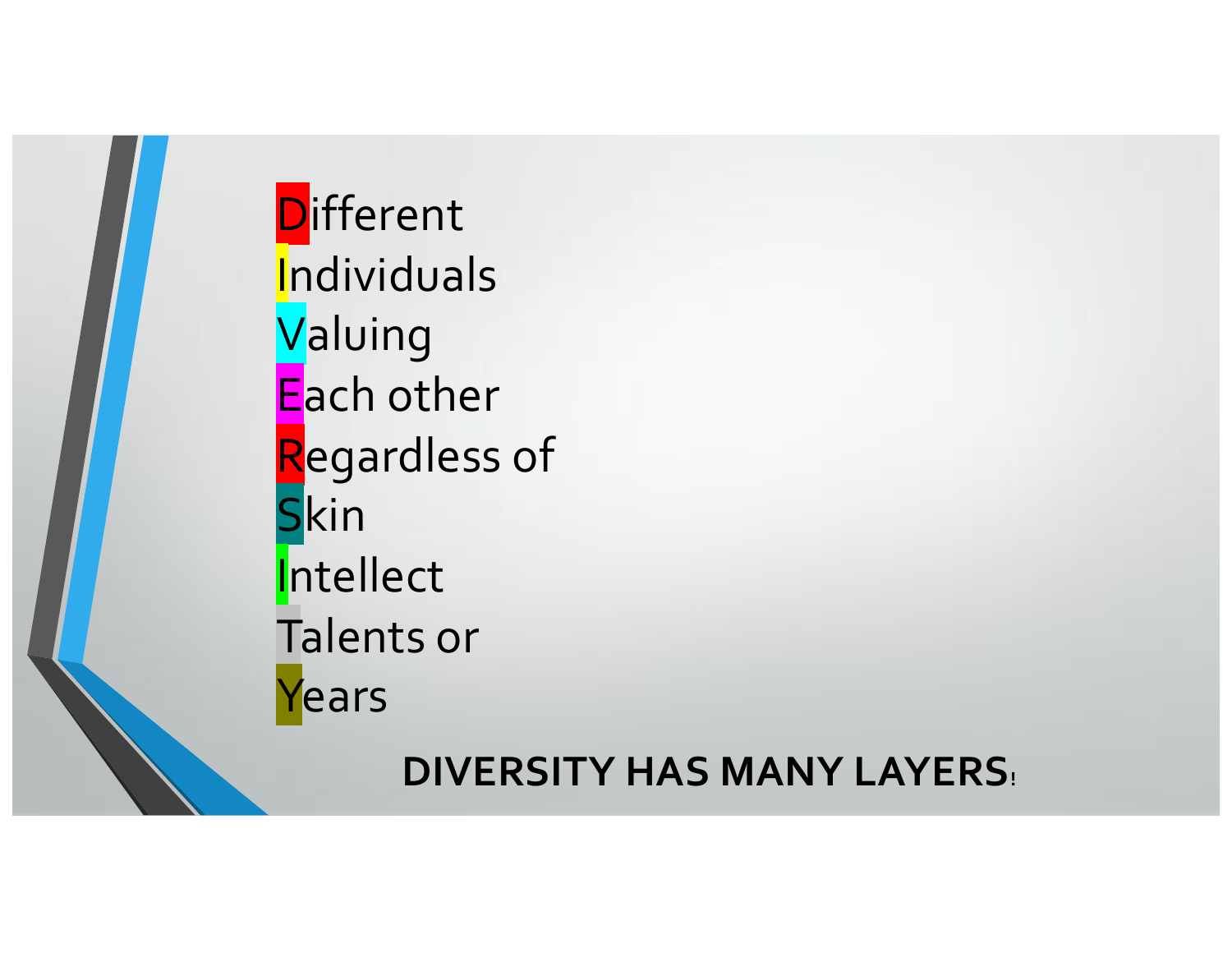[Diversity is the one true thing we all have in](http://thinkexist.com/quotation/diversity_is_the_one_true_thing_we_all_have_in/10221.html) common. Celebrate it every day." Maya Angelou

Blessed is the **generation** in which the old listen to [the young; and doubly blessed is the](http://thinkexist.com/quotation/blessed_is_the_generation_in_which_the_old_listen/165061.html) **generation** in which the young listen to the old" Unknown author